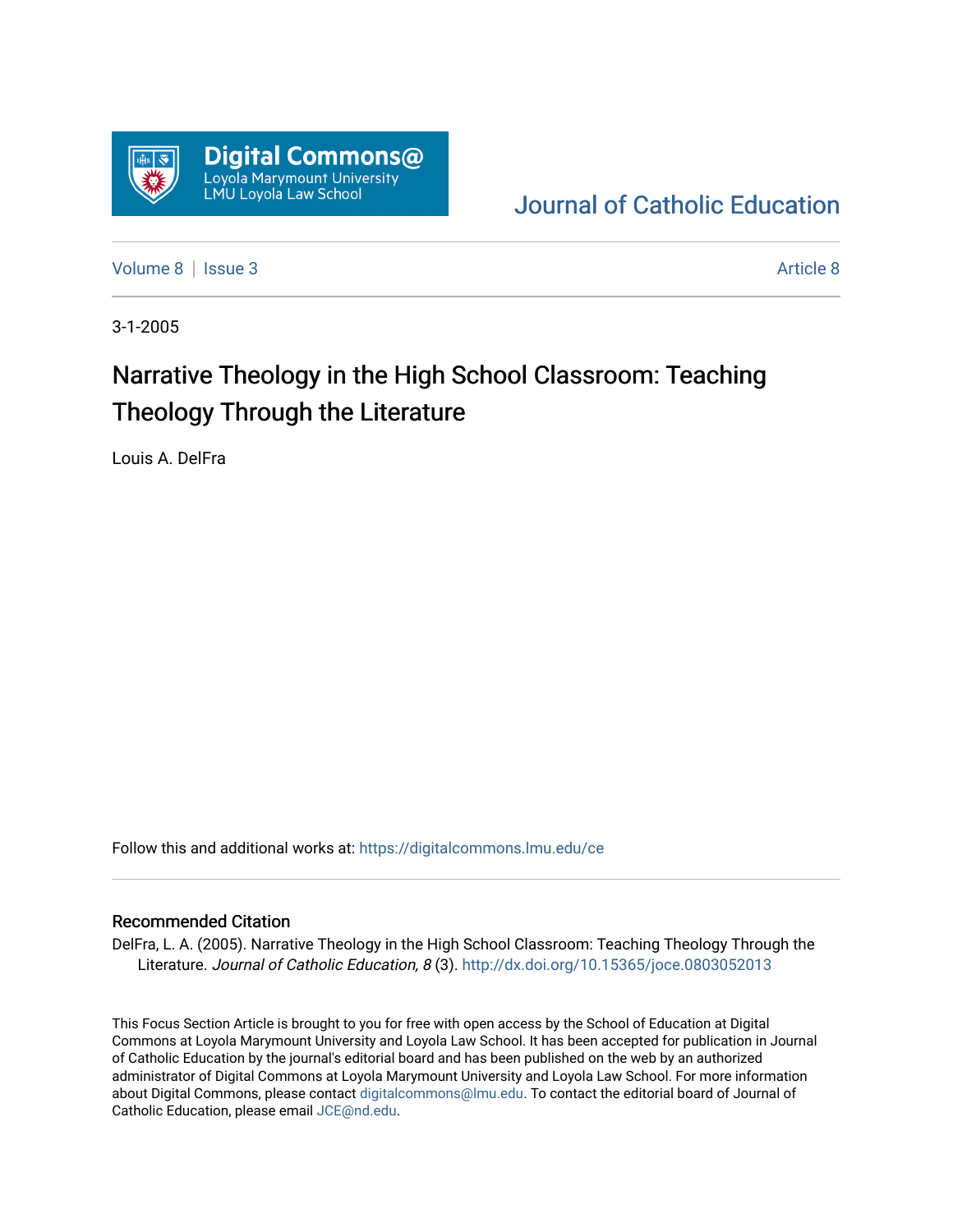# **FOCUS SECTION**

# **NARRATIVE THEOLOGY IN THE HIGH SCHOOL CLASSROOM: TEACHING THEOLOGY THROUGH LITERATURE**

LOUIS A. DELFRA, C.S.C. *Holy Redeemer Catholic Parish, Portland, Oregon*

*If Jesus taught most frequently through symbol and story, and the early Church passed on his teachings primarily through story, especially the four Gospels, why is today's catechesis and theological pedagogy not more informed by "narrative theology" – theology which focuses on the narratives told by Jesus and the Gospels precisely as narratives? This article provides some basic foundations for the discipline of narrative theology, argues for a more narrative approach to theological instruction, and, by way of application, proposes a full-year curriculum for high-school students that enables teachers to teach theology through the narratives of both the Bible and secular literature.*

But wishing to justify himself, the man said to Jesus, "And who is my neighbor?" And Jesus replied, "A man was going down from Jerusalem to Jericho, and fell among robbers." (Lk 10:29-30)

To what shall we compare the kingdom of God, or what parable can we use for it? It is like… (Mk 4:30-31)

The Pharisees began to grumble, saying, "This man receives sinners and eats with them."… So Jesus said to them, "A man had two sons. The younger of them said to his father, 'Father, give me my share of the estate.'" (Lk 15:2, 11)

On the night before he died, Jesus took bread. (Words of Consecration, Eucharistic Prayer of the Roman Rite)

# **INTRODUCTION**

The epigraphs to this paper, which are but a small selection from many<br>similar sayings of Jesus in the Gospels, point to a basic reality about Jesus' teaching and pedagogical method: He taught by stories. This is wellknown. Yet, one might press further. Specifically, two further reflections on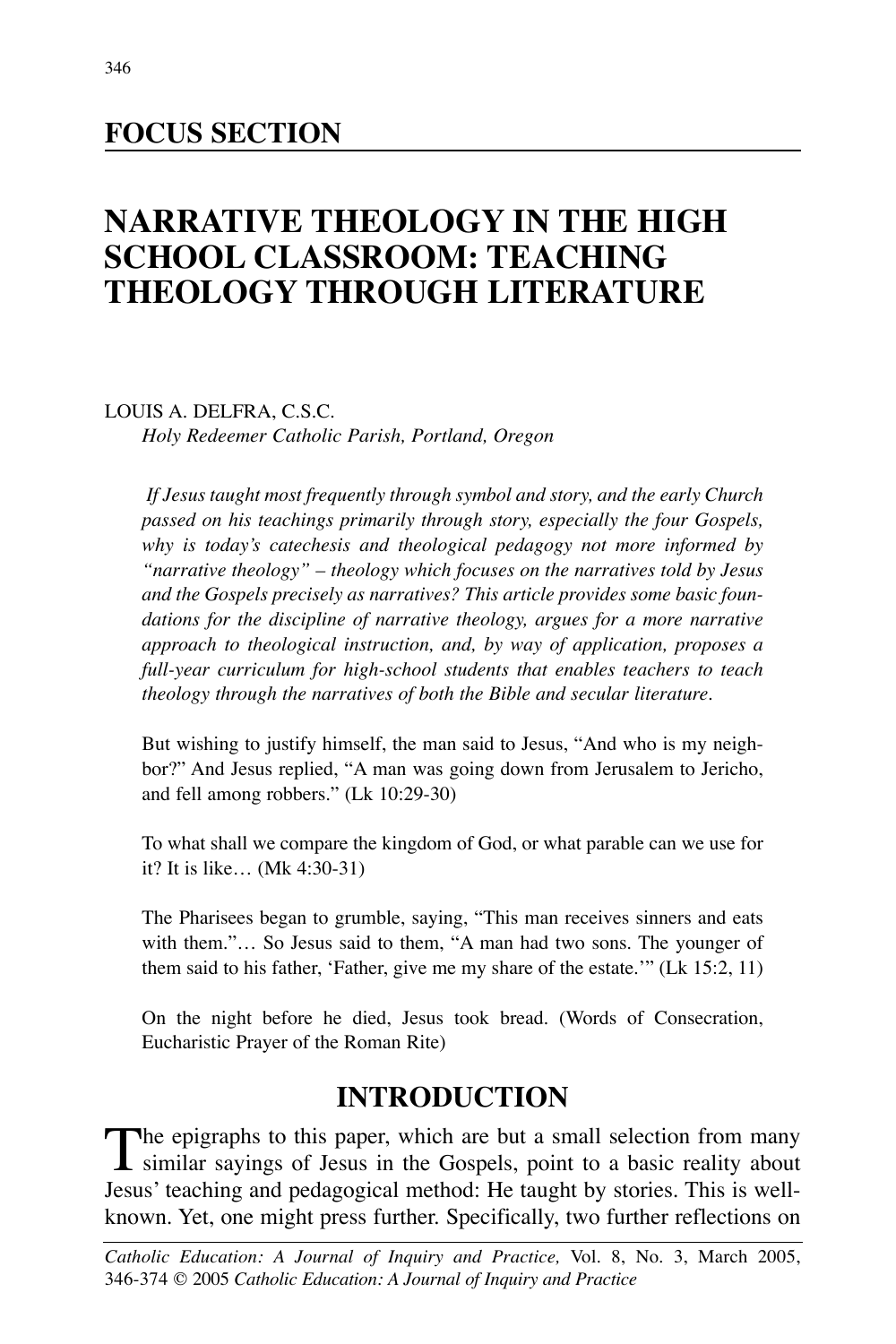Jesus' penchant for story-telling seem compelling. First, as the epigraphs suggest, Jesus most frequently told stories in response to questions that sought propositional answers: "Who is my neighbor?"; "What is the kingdom of God?"; "Why do you eat with sinners?"

Why did not Jesus answer such questions straightforwardly: "Your neighbor is…"; "The kingdom of God is..."; "I eat with sinners because...." Propositional answers, apparently, were not, in Jesus' view, always useful or, often, even possible. Building upon this insight, this essay argues that Jesus' story-telling is not only a useful pedagogical method, but also a necessary one. That is, Jesus did not tell stories merely because they provided effective illustrations of what he was really hoping to say more plainly, if only people would better understand him, though Jesus' images and parables do often serve the useful pedagogical purpose of elucidating difficult or hard-to-grasp concepts. Rather, Jesus told stories because the subject matter with which he was dealing – "The kingdom of God is at hand. Repent and believe in the Gospel" (Mk 1: 15) – could often only be revealed in its fullness through image and narrative.

A second significant observation is this: when the early Christian church sought to communicate the message and person of Jesus, perhaps the primary vehicle for this communication eventually took the form specifically of a written narrative, the Gospels of Matthew, Mark, Luke, and John. These Gospels, while often communicating "propositional" knowledge about Jesus' person – for example, he was born in Bethlehem to Mary and Joseph – and message – for example, the Beatitudes, or his teachings on fasting or divorce – such knowledge is inextricably embedded in a larger narrative structure. Though this structure does not fit neatly into any one literary genre, the Gospels are unmistakably narrative in their overall structure (Meier, 1987); that is, all that is contained in the Gospels is presented specifically within the unfolding story of the birth, life, death, and resurrection of Jesus. Thus, one might say that, when the early Church sought to catechize others about their faith, one of the fundamental ways in which the Church did so was through stories of the life, death, and resurrection of Jesus, and stories about Jesus telling stories. Again, this is not merely a matter of pedagogical utility or methodological preference, but because the faith itself was communicated by an unfolding event, a life – starting in Bethlehem, continuing through Jerusalem, and culminating beyond the empty tomb – that unfolded precisely as a narrative. The Christian faith cannot be taught apart from this unfolding event of Christ, and therefore, in a certain sense, cannot be taught apart from the narrative in which that event was revealed.

This project proposes one way in which catechesis of the Catholic-Christian faith might effectively and compellingly occur; namely, through a more intentional retrieval of the essential narrative quality of the communi-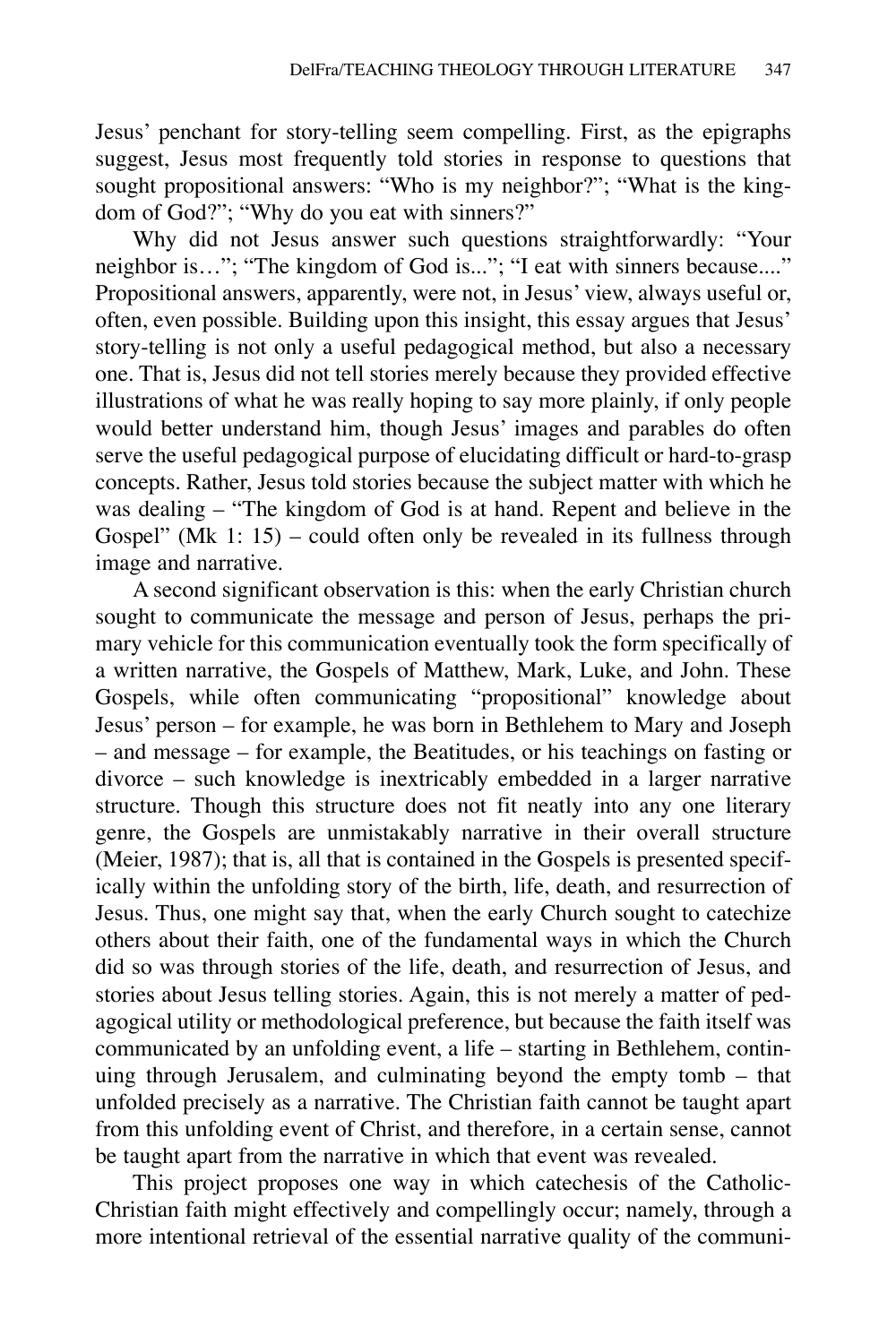cation of the faith. Specifically, this paper proposes a curriculum that teaches theology through literature, both sacred and non-sacred. That is, the Bible, and particularly the Gospels, is examined as revelatory precisely in its narrative structures. The narrative itself, and not merely the propositions that can be derived from it, is revelatory. Meanwhile, non-sacred literature is used to augment the Christian revelation and cultivate students' minds and imaginations to engage with narrative toward an explicitly catechetical end.

It is important to articulate with ever better clarity and deeper comprehension this theological justification for using narrative as a catechetical tool. Clearly, since Vatican II and its call for updated catechetical methods, especially through *Gravissimum Educationis* (Vatican Council II, 1975), many educators and catechists in the Church have heard and responded to the Holy Spirit's call to evangelize the modern world through fresh, updated, and innovative means of catechesis. Yet, as the Church has also experienced, especially in the years immediately preceding and following Vatican II, not all catechetical innovation is equally effective or even valid. As was sometimes experienced before Vatican II, catechesis can become overly propositional. See, for example, the tendency in the *Baltimore Catechism* (O'Brien, 1955) toward propositional definitions of theological realities such as grace and sin: "Grace is..."; "Sin is...." Or, contrast, for example, Jesus' narrative exegesis of the second great commandment through the parable of the Good Samaritan in Luke 10:25-37 with the propositional treatment of "The Two Great Commandments" in the *Baltimore Catechism* (O'Brien, 1955). To the other extreme, many post-Vatican II catechetical innovations have been heavy on the innovative side, without a corresponding theological depth or even catechetical effectiveness. So, when introducing a catechetical method or tool, it is essential frequently to ask the question: "Is this a theologically valid and catechetically effective way of teaching the faith?" One does not need an absolutely affirmative answer to begin an innovative project, but the question should inform the development of the project along the way. The curriculum presented here has tried to allow this question of theological validity to guide its development.

# **WHAT IS NARRATIVE THEOLOGY?**

Narrative theology is a branch of theology that began to be more richly explored and developed in the 1970s and 1980s, through the work of theologians involved in Scripture, Christology, ethics, and other theological branches. Theologians such as Schillebeeckx (1981), Navone (1984), Boff (1987), and Hauerwas and Jones (1989) are just a few of the more well-known contributors to the increasing body of narrative approaches to theology. Rocchetta defines narrative theology in the *Dictionary of Fundamental Theology*: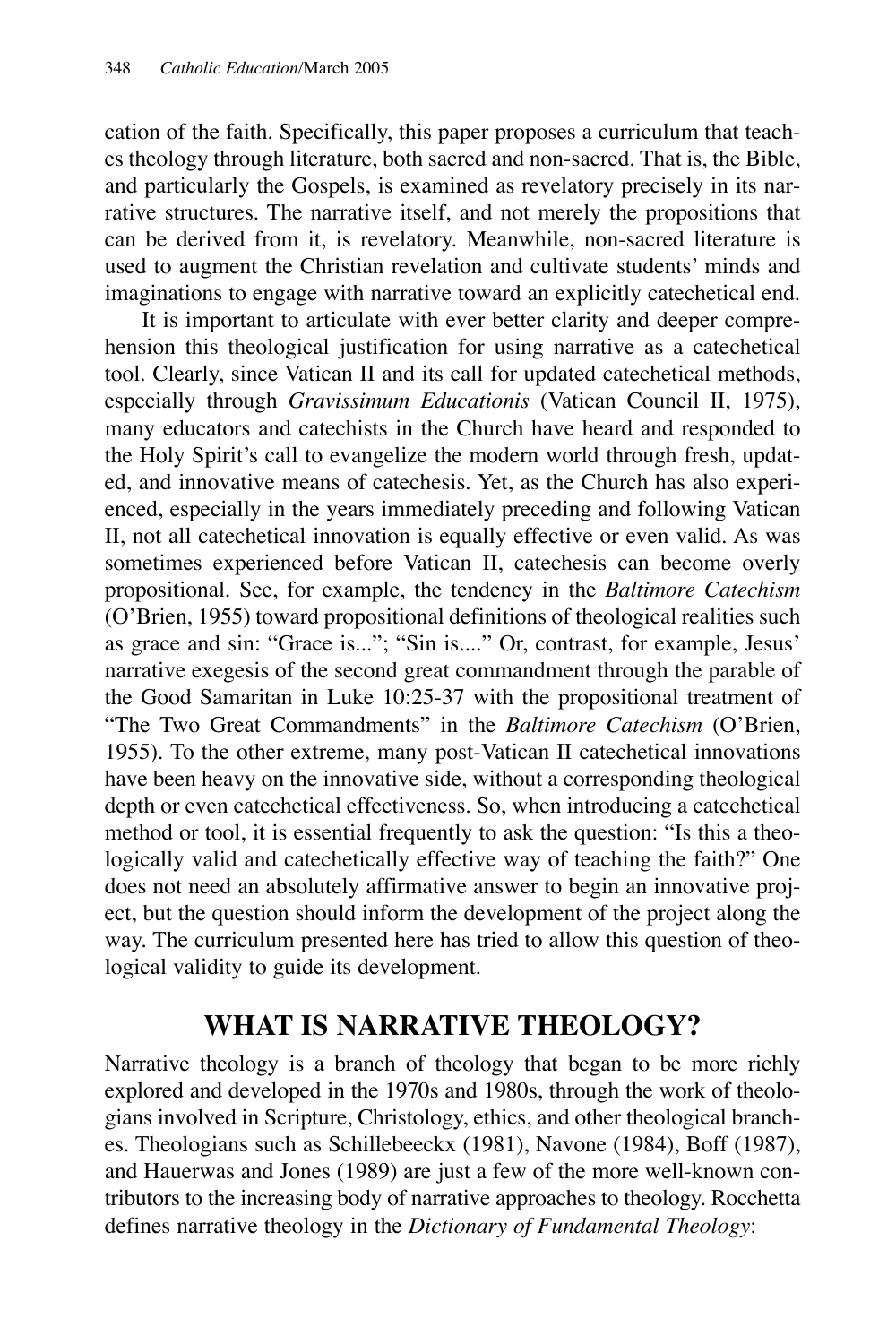The expression "narrative theology" does not mean simply having recourse to a theology composed of stories but recovering a way of practicing theology in constant attention to the original narration of the event of Jesus of Nazareth and retransmitting it in narrative style. It reflects a theology skilled in analyzing the salvific narratives and the way they used to be presented and were charged with keeping alive the ecclesial community's narrative memory. (Rocchetta, 1994, p. 1084)

Narrative theology is a way of seeing the Gospels, as a whole and in their parts, as an unfolding story. Through such a way of perceiving, one seeks not for theological facts or propositions to be extricated from the story and analyzed apart from it, but one tries to reflect upon the unfolding events themselves, as "remembered experiences" (Rocchetta, 1994, p. 1085) of Jesus, which bring back to life the person of Jesus, in the midst of one's present life and circumstances.

The unique ability of narrative, the organization of the objects, images, events, and experiences of one's finite life, to make sense of one's personal life and circumstances and more specifically, the unique power of theological narrative (such as the Gospels, or secular literature that treats of humans' theological dimension) to help one gain a deeper insight into God and one's self continues to be argued persuasively by several contemporary scholars. In the early 1960s, Lynch made a landmark argument in the development of the link between the literary and theological dimensions of human experience. In *Christ and Apollo: The Dimensions of Literary Imagination*, Lynch (1960) recognizes the fundamental human dynamic that whenever humans seek to perceive something (an object, an image, another person, God), they spontaneously bring certain attitudes to, and form certain judgments about, the things they encounter. Such a dynamic indicates that "there is more in ourselves and in our images than meets the eye. These attitudes penetrate the images themselves, and the two are always mutually forming, creating, sometimes distorting one another" (Lynch, 1960, p. 7). Finite images, argues Lynch, can become gateways to insight into what is beyond the finite.

When seeking theological insight – insight into the infinite – human beings, because of their finitude, must begin by peering into the finite symbols of their concrete world and existence. For Lynch, the crucial and inescapable step is that, "We must go through the finite, the limited, the definite," so that, "in taking this narrow path, we shall be using our...experience of things seen...to create hope in the things that are not yet seen" (p. 7). One of the primary ways humans do this is by organizing their finite experiences and symbols into narratives, which then, through the analogical power of symbols, can become gateways into theological insight. Persuasive examples of this kind of theology, in which both canonical and secular literature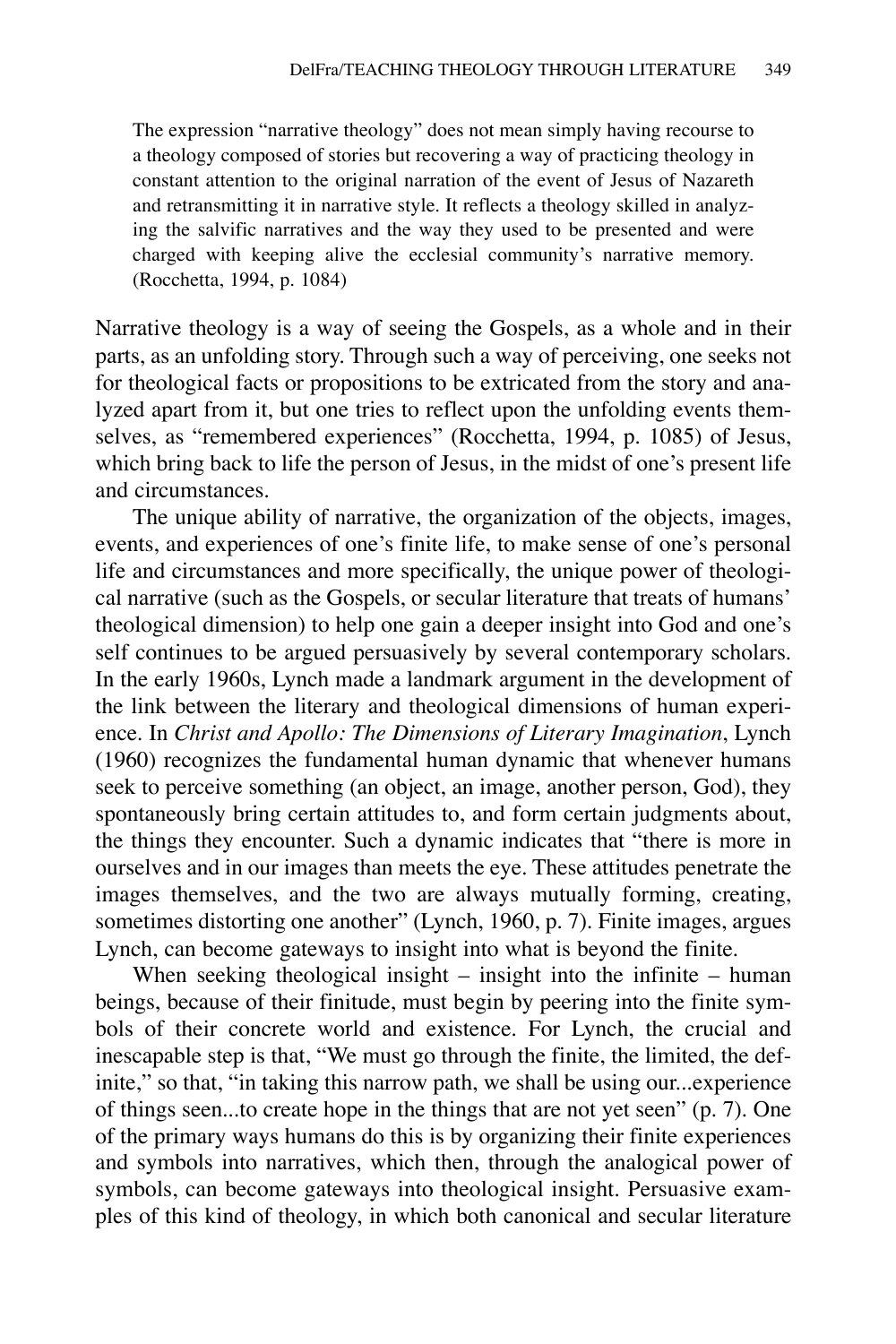is used to gain insight into God and into humans' theological dimensions, can be seen in contemporary narrative theological works such as Coles' *The Call of Stories: Teaching and the Moral Imagination* (1989), Booth's *The Company We Keep: An Ethics of Fiction* (1988), and Dunne's *The Road of the Heart's Desire: An Essay on the Cycles of Story and Song* (2002).

As Rocchetta summarizes, perception of "narrative truth," the insight into truth that we gain from the organization of the objects, images, events, and experiences of one's finite life into the symbolic forms of narrative, involves at least two preconditions: first, discernment of the kind of story – is this narrative a historical account, a parable, a myth?; and second, the identification of its purpose – what is the author trying to tell us in this story? The Gospels beg readers to ask these questions, for they present Jesus precisely through various types of narratives, and Jesus himself frequently teaches precisely through narratives. A pedagogical style that seeks only to convey facts or propositions from the Gospel, and to deduce logical, and often abstract, conclusions from them and thus develop a "theology," does so only by disregarding the primary structure of revelation itself, the unfolding narrative of the birth, life, death, and resurrection of Jesus Christ. Narrative theology, by contrast, seeks to invite people to reflect theologically on the stories of Jesus, develop implications and conclusions based on these reflections, and over time, organize these ever-deepening reflections into an increasingly fuller vision of the person of Jesus, even as one alive in one's present life and leading one to a concrete way of living and responding to the world.

Thus, finally, a narrative approach to theology and catechesis can be seen as a typical and accessible, and not merely a specialized, method of teaching and reflecting upon the faith. That is, because Jesus often taught through story, and because the early Church received and organized the Gospels in the form of a narrative, catechesis through narrative need not be cordoned off for the "literature people." While literary teachers may have a more informed or nuanced insight into the stories of Jesus as stories, this obviously does not mean that literature specialists have any privileged access to revelation. Rather, the narrative structure of the Gospels suggests that all catechists should engage at some level with the narratives of the Gospels, or at least not completely ignore them and teach the faith as if it were merely a set of straightforward propositions.

# **CATECHESIS THROUGH "NARRATIVE FAITH"**

More specifically, then, one might ask "To what effect and for what reasons did Jesus use story when 'catechizing' the first disciples?" "To what effect and for what reasons has the Church used the narrative form of the Gospels as a primary way of 'catechizing' its members?" Several answers could be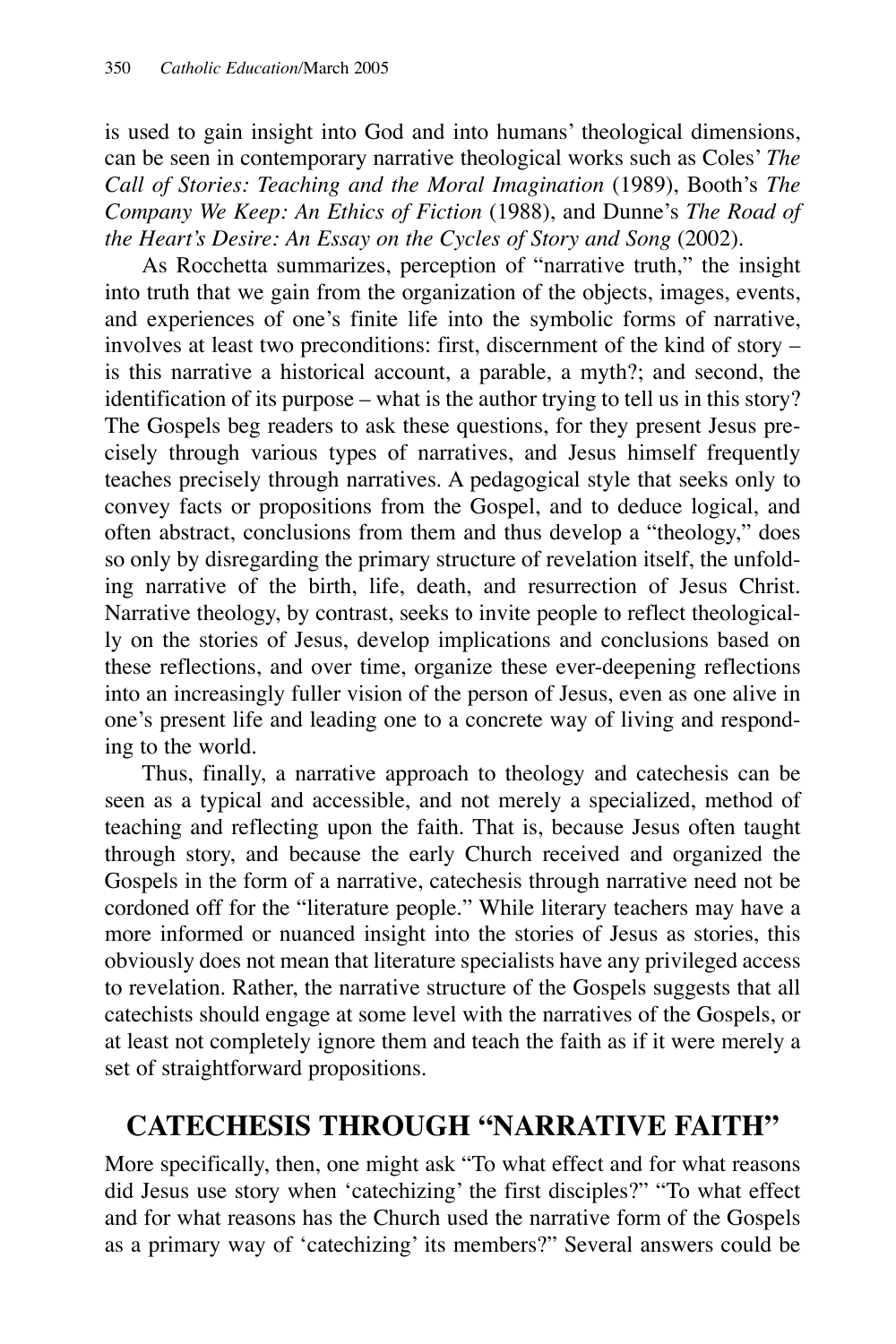given. Five answers are highlighted here that are particularly relevant for catechesis in the contemporary world and for a reinvigoration of the Catholic faith in response to five specific tendencies to the contrary in the contemporary world. This curriculum seeks particularly to respond to these five (see Table 1).

Table 1

| A 'Nanative Faith'' is:                       | A"Narrative Faith" is not:                        |
|-----------------------------------------------|---------------------------------------------------|
| <b>Holistic</b>                               | Exclusively rational                              |
| Existential                                   | Abstract or intelevant.                           |
| Applicable                                    | Disconnected from one's actions.                  |
| Builds inclusive community                    | Overly individualistic or exclusively<br>personal |
| Unites objective and subjective<br>dimensions | Fundamentalist or non-transcendental              |

Five Characteristics of "Narrative Fai h"

Specifically, a narrative approach to catechesis emphasizes an encounter with Jesus that is: holistic; existential; praxis-oriented and applicable to students' daily decisions and actions; conducive to the building of inclusive community; and a fruitful union of the objective and subjective dimensions of revelation. First, narrative faith is holistic. Students will encounter Christ not only through their intellect, but also through their imagination and emotions. Narrative is particularly suited to evoking emotive response in students in ways that propositional catechesis is not. This characteristic specifically counters the contemporary tendency toward over-rationalization.

Second, narrative faith is existential. Students will continually be moving among, and being encouraged to integrate, personal experience, literary experience, and their encounter with Jesus in the Gospels. This "back-andforth" movement between students' experience and others' experience, as articulated in literature and the Scriptures, while sometimes complicated, challenges students not to disconnect their faith from their lived experience. It also seeks to encourage the development of a faith that is in meaningful conversation with, though always transcendent of, their lived experience. This characteristic counters the contemporary tendency to abstract and separate faith from the realities of one's existential, daily life.

Third, narrative faith is praxis-oriented and applicable. Closely aligned with the second characteristic, the criterion of applicability encourages stu-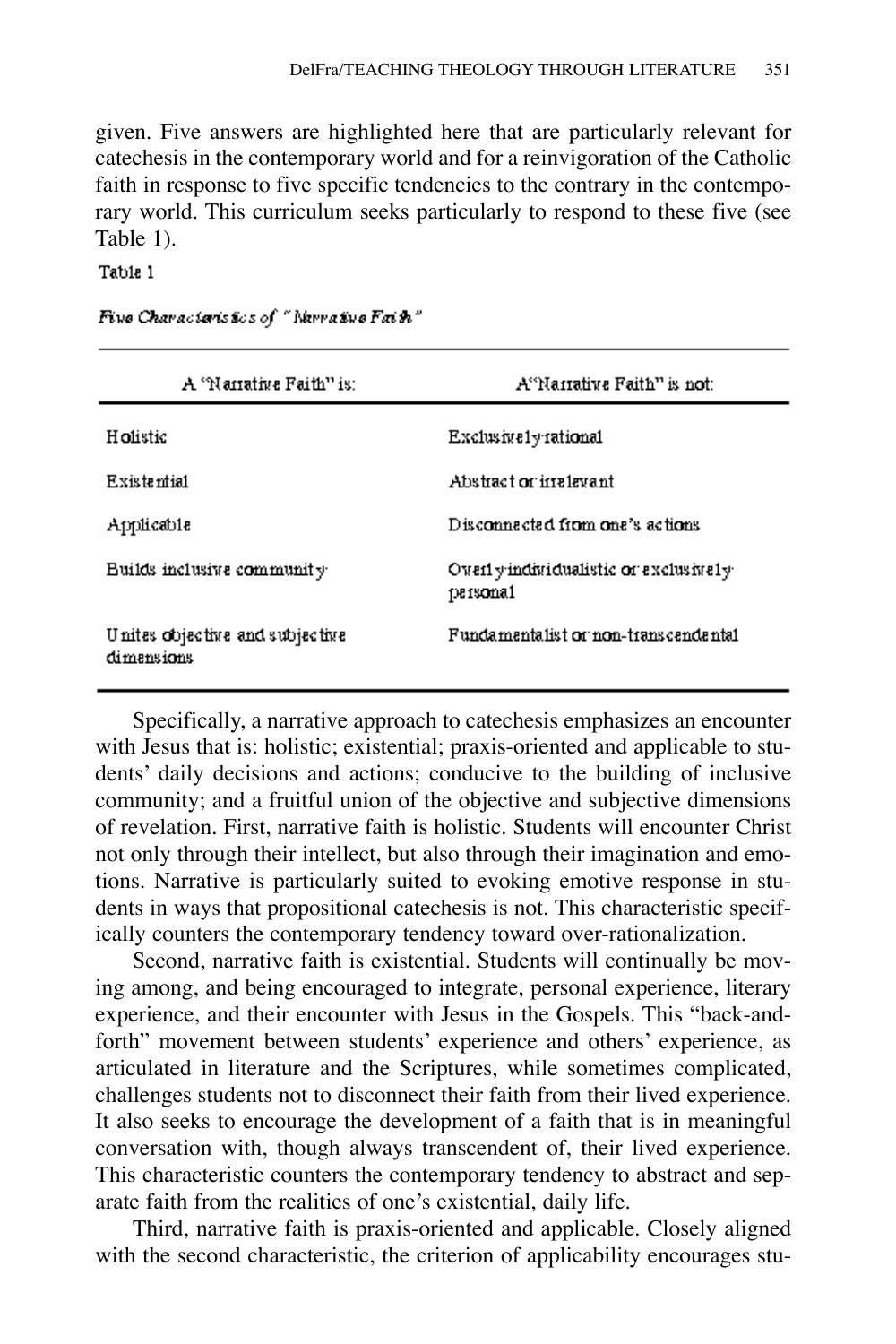dents to apply their faith to their own lives and to contemporary issues and decisions. It continually invites the translation and application of faith into action. The narratives and literature in this course continually present articles of faith in the context of characters' actions, and consistently encourage the application of faith principles to personal and contemporary issues. Each unit invites students at a certain point to apply imaginatively the theological theme of the unit to a contemporary issue. This characteristic of applicability counters the tendency to disconnect one's faith from one's actions.

Fourth, narrative faith is conducive to the building of inclusive community. Narrative can be particularly effective at "giving voice" to diverse and marginalized peoples. Literature often articulates experiences of the world that counter the mainstream and dominant culture. For example, in this course, students will often encounter the voices of women, children and adolescents, Negro slaves, an impoverished Brazilian family, and others, whose voices are often ignored or silenced by mainstream culture. The Gospels will be intentionally juxtaposed with such voices, in order to stimulate diverse, alternative, and non-traditional interpretations. Furthermore, open-ended reflection on literature invites a multiplicity of interpretations and tends to resist univocal meaning. Listening to diverse interpretations steadily becomes a part of students' learning process. Individual interpretations are challenged to enter into dialogue with divergent interpretations. Thus, a catechetical program that relies heavily on narrative, and the Gospels as narrative, can more consistently seek to build inclusive community. This course could easily accommodate, for example, Monday-morning faith sharing groups, in which the students break into groups of 4-5 students for the first 15 minutes of each week, in order to learn how to faith share about relevant Gospel passages for that week. This characteristic of narrative faith counters the tendency to individualize and overly-personalize one's faith.

Finally, narrative faith can achieve a fruitful union of the objective and subjective dimensions of revelation, as argued most persuasively and systematically in von Balthasar's *The Glory of the Lord: A Theological Aesthetics* (1982). In general terms, this course is structured on an understanding of revelation as a union between an objective revelation – transcendent of, and irreducible to, human subjectivity – and an individual's subjective existence, without which objective revelation is rendered impotent. More specifically, this project holds forth the Scriptures, and the life and person of Christ, as the privileged locus of divine revelation. This life reveals dimensions of experience that humans would not be able to discern from their own lives. At the same time, it acknowledges the Scriptures as communicating revelation always through human mediation, and thus demanding continual interpretation. It thus understands revelation as always demanding integration with one's subjective experience. Narrative,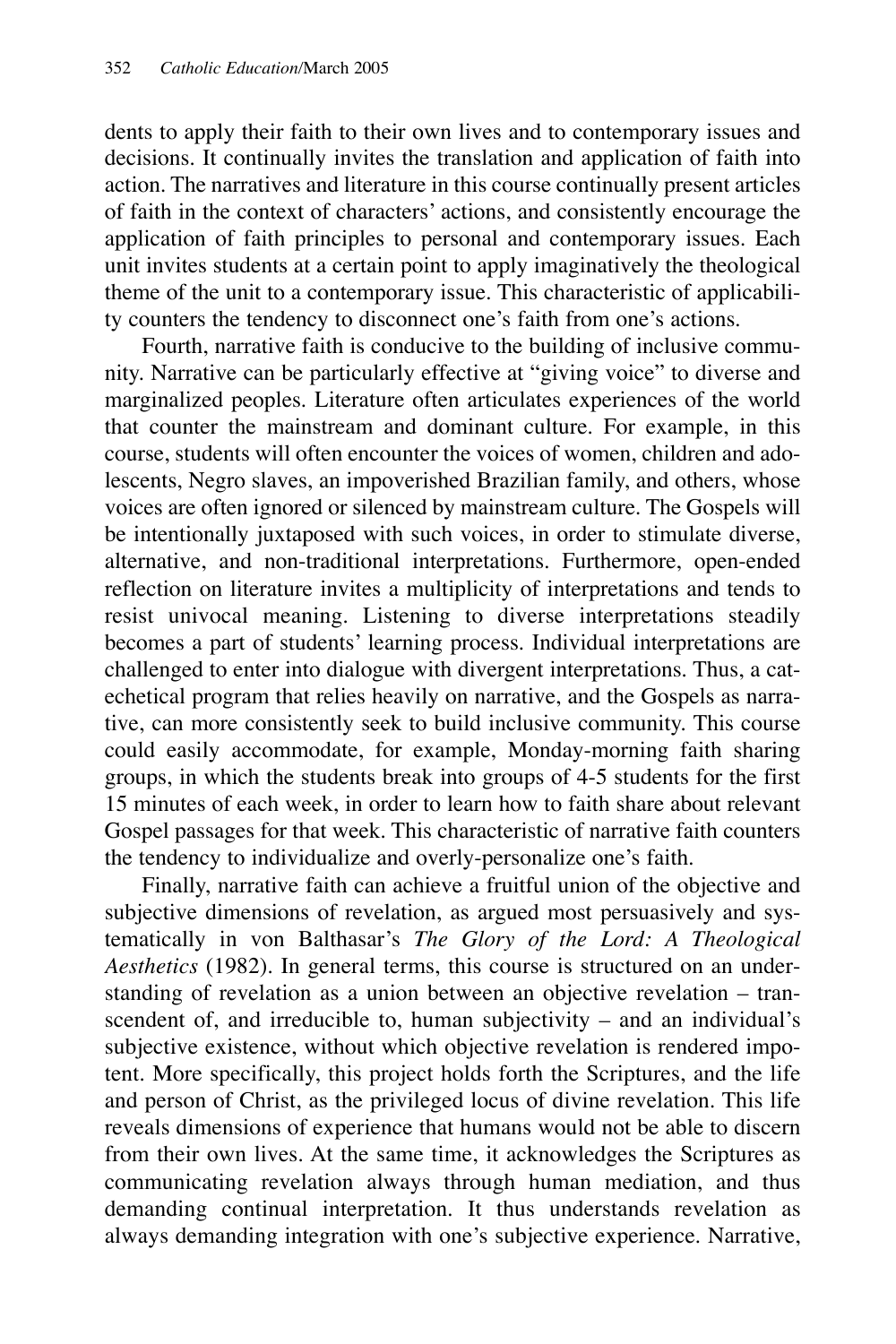and the Gospels specifically as narratives, again provides a useful tool for approaching this view of revelation. The Gospels present an objective person who must be encountered in his teachings and actions, but the narrative structure in which this person is encountered also readily invites, indeed, demands, diverse and multiple interpretations. This characteristic counters the two contemporary tendencies towards fundamentalism, the over-objectification of revelation and an overly anthropological view of revelation, which denies it of any transcendent dimension.

## **A CURRICULUM FOR TEACHERS: OVERVIEW**

This curriculum is designed for 12th-grade teachers of religion or English. It is a year-long curriculum. It is heavily inter-disciplinary, drawing on core principles from both theology and English, and presumes of entering students an 11th grade level of competence in both subjects. That is, students taking this class are presumed to have completed high school-level work in grammar and composition, and 2 years of literature, usually some combination of American, British, and world literature. The course also presumes 3 years of high school theology, generally, Old Testament, New Testament, Church history, Christian ethics, and social justice. Of course, a thorough mastery of each of these fields is not required; however, the course does presume some basic familiarity with the major Scriptural passages regarding Jesus' life, death, and resurrection; basic familiarity with, and ability to analyze, selections from the major genres of literature, and basic composition skills in both discursive and creative writing. The course content, lesson objectives, and modes of assessment draw significantly from both disciplines. For example, this curriculum's Unit 1, on "The Birth of Jesus," requires students to read and analyze Old and New Testament selections, infancy narratives from Roman and Greek mythology, and a modern short story on birth from a mother's perspective, as well as to compose five diverse writing samples: one informal journal entry, one autobiographical story, two creative writing pieces, and one analytic essay.

The course is structured primarily on Scriptural and Christological grounds, with particular attention to how both the Scriptures and the story of Christ are presented as a narrative whole. The nine major units of the course correspond to eight major events, or groups of events, in the life, death, and resurrection of Jesus, as narrated by the four Gospels. There is also a final synthetic unit on the narrative whole of the Gospels, which will also serve as a final assessment piece. Each of the units explores a central narrative moment or theme in the Gospels, using both Scripture and other related literary works to stimulate imaginative engagement with the person and "event" of Christ, as revealed in the narratives of the Gospels. These units are organized and ordered according to the basic narrative development of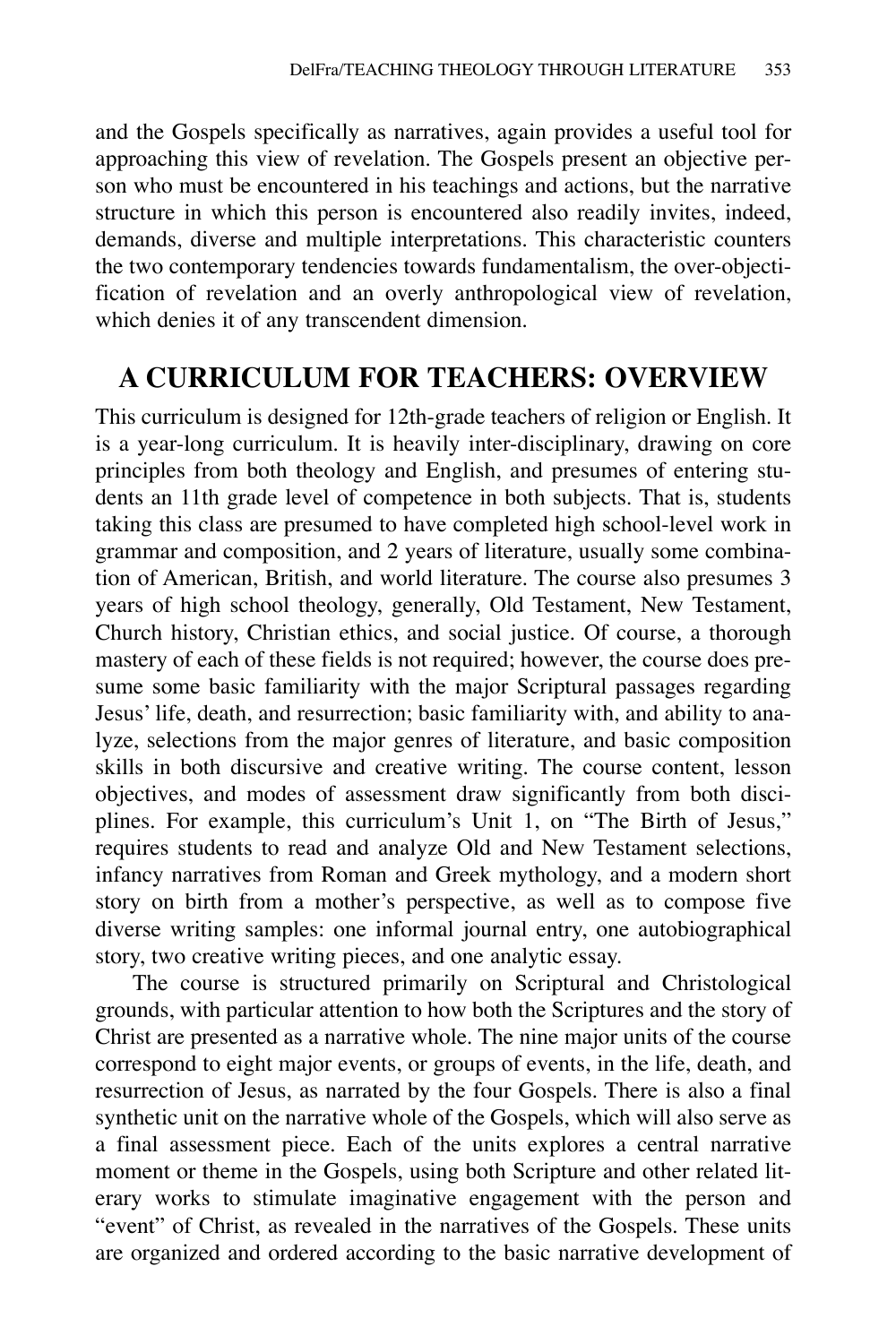the Gospels. They are listed in Table 2 under dual headings that reflect both their theological and narrative/literary focus. Also included in the Appendix as an aid for teachers, is a select theological bibliography for each unit, specifically of narrative-theological treatments of each of the eight main events in Jesus' life treated in this course. These selections were chosen for their accessibility and usefulness in clearly delineating theological issues that emerge specifically from a narrative reading of the life of Jesus, and can be helpful to teachers in the identification of theological themes for each unit. Suggestions for literary and visual works to be used in conjunction with the Gospels are also included in the Appendix.

Table 2

|    | Unit | Theological Heading     | Literary Heading                  |
|----|------|-------------------------|-----------------------------------|
| 1  |      | The Birth of Jesus      | Hints and Shadows                 |
| 2  |      | The Baptism of Jesus    | Coming-of-Age                     |
| 3  |      | The Temptation of Jesus | Obstacles and the Problem of Evil |
| 4  |      | The Parables of Jesus   | The Power of Story:               |
| S  |      | The Miracles of Jesus   | The Power of Action               |
| ı5 |      | The Last Supper         | Making the Body of Christ         |
| 7  |      | The Death of Jesus.     | Tragedy or Comedy?                |
| R. |      | The Resurrection        | The End or the Beginning?         |
| g  |      | A Life of Jesus         | Final Assessment                  |

The Nue Units

These nine units are presented in the Appendix in a dual structure. First, the overall, approximately month-long unit plan of each of the nine units is summarized, which provides teachers with: the overall rationale of each unit, including theological and literary focus topics; presumed prior knowledge of the students; the major student outcome; and the culminating unit assessment.

Second, each unit is broken into its major lessons, using a two-place decimal numbering system. The first number indicates a major "Lesson Objective," and there are 3 to 5 major lessons per unit. The second number indicates individual "Student Tasks" that lead to each major lesson objective. These lesson numbers do not correspond to single classroom periods; in fact,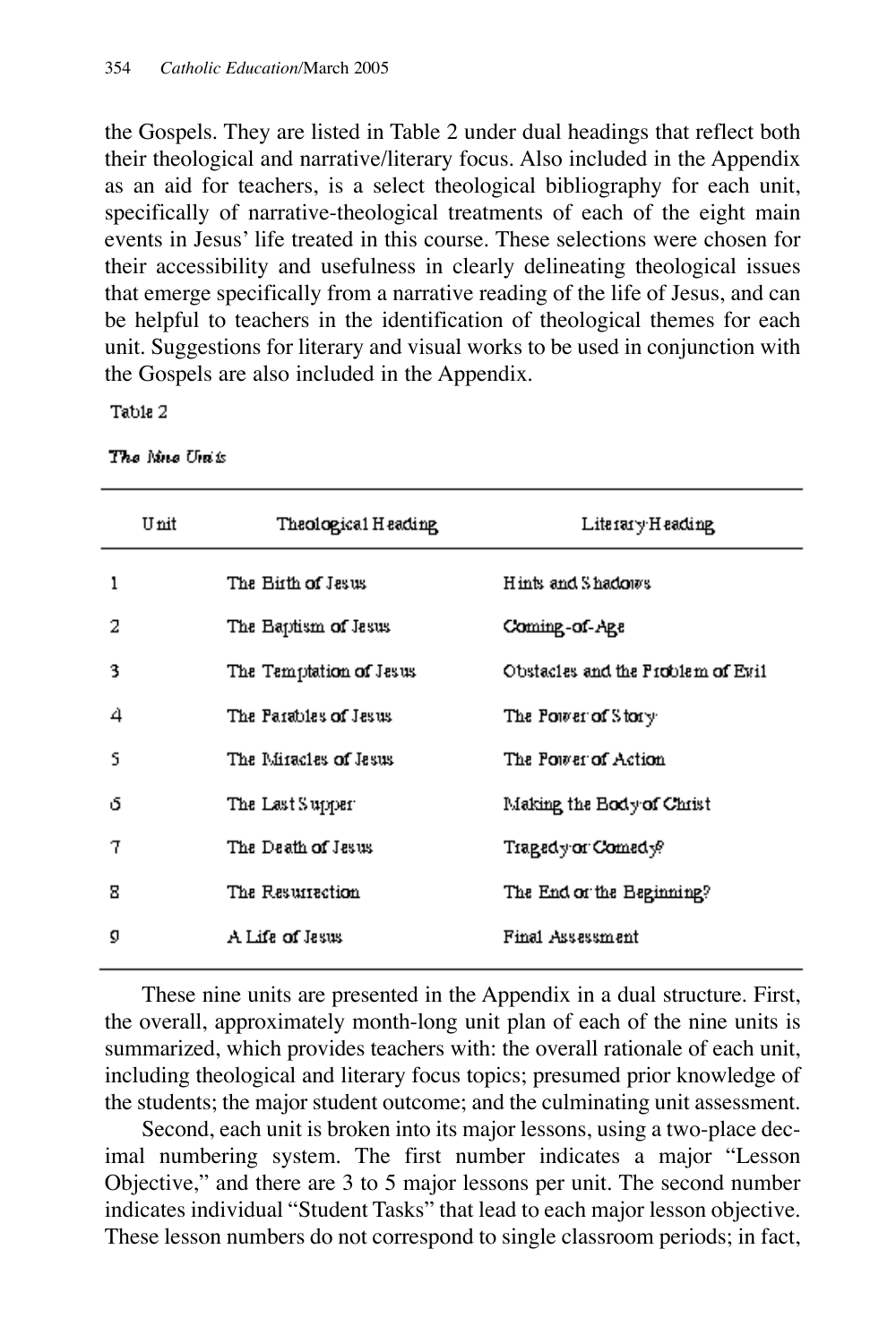the majority of the student tasks in this curriculum will take longer than one class period to accomplish. There are an average of 13 student tasks for each unit. Assuming 2 class days for the majority of tasks, each unit could be completed in about 1 month. Both the overall unit and individual lesson plans frequently utilize the acronym "SWBAT," which stands for "Students will be able to." This SWBAT formulation, along with the organization of units according to student performance objectives and student tasks, helps to maintain an appropriate focus on student output. This is particularly important in this course, as the goal is to achieve a balance between the objective content of the revelation of the Gospels and the subjective experience of that revelation by the students (see Appendix).

Finally, the general method of each unit intentionally and consistently follows a similar, five-step method. This method is designed for a specific catechetical purpose. Namely, each unit seeks to catechize through an encounter of the students' personal, lived experience with similar experiences in the life of Jesus. The method encourages imaginative reflection by the students on personal experiences as well as Jesus' experiences, and seeks to re-imagine their personal experiences in light of the Kingdom of God proclaimed by Jesus' life, death, and resurrection.

With this general method in mind, each unit basically follows a five-step pattern. First, each unit begins with students' reflection on their experiences of the main narrative theme of the unit, either in their own life or in film or fiction – for example, birth, death, coming-of-age, evil, the miraculous. Second, the unit attempts to juxtapose that experience with biblical and secular literary treatments of the same theme. It is during this stage that students are encouraged to reflect upon the significance of their experience in light of others' experience of the same theme as expressed in literature. Third, the theme as it emerges in the life of Jesus is then examined closely. It is usually here that the major catechetical themes of the unit emerge most explicitly. Fourth, some related topic is examined – a secondary character in the Gospels, such as Mary, John the Baptist, Judas, the Pharisees, or the apostles, and/or a secondary theological topic, such as the lives of the saints, the Holy Spirit, or liberation theology. These lesson objectives encourage imaginative engagement with the central theme, as well as application of the central theme to the life circumstances of themselves or another person, or to the contemporary Church. Finally, each unit ends with a comprehensive unit assessment, usually a longer, analytical writing piece that seeks to assess the students' ability both to engage the revelatory aspects of the life of Jesus being studied, and to apply this revelation to a non-Scriptural setting. For example, the assessment may ask a student to compare and contrast a given Scriptural theme with a non-Scriptural work, or to apply the Scriptural theme to a contemporary issue. This five-stage catechetical process can be seen in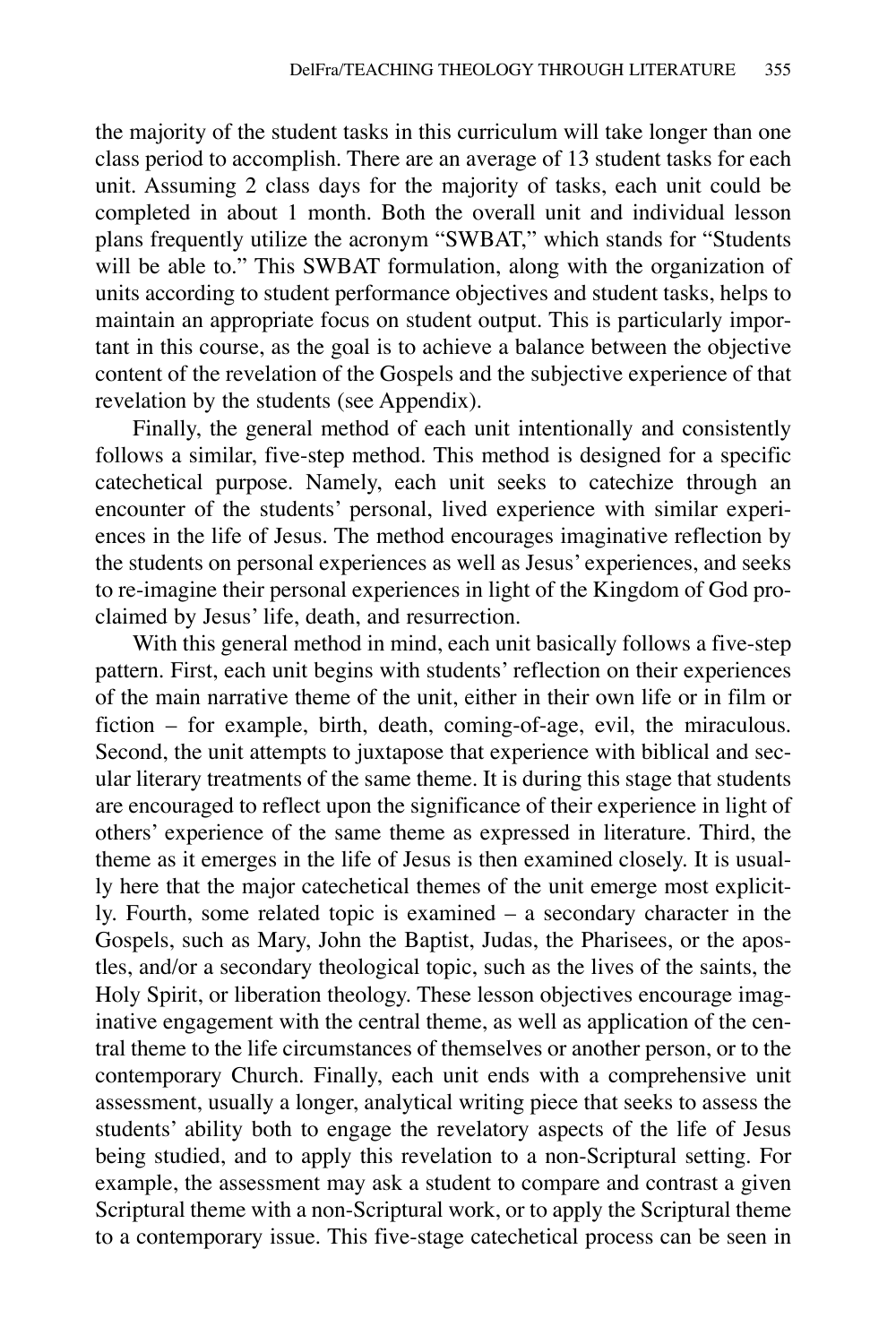each of the eight major units.

Certainly, units, procedures, methods, and reading selections will need to be continually revisited and revised as this course is implemented. The course outline that follows, therefore, must be seen as an organic work-inprogress. It hardly need be mentioned that the number of literary works that can be used in such a course is vast, much vaster than the few selections included as literary suggestions for each unit in the appendix. Moreover, following its own guideline of integrating objective revelation with subjective experience, the objectives of this course will need to mature and be refined as they encounter students in the classroom. And, hopefully, the students too will mature and have their theological and literary skills refined and deepened as they encounter Jesus in the narratives of this course – the narratives of the Gospels, of literature, of their own lives, and the lives of their fellow students.

## **REFERENCES**

- Boff, L. (1987). *Passion of Christ, passion of the world: The facts, their interpretation, and their meaning yesterday and today*. Maryknoll, NY: Orbis Books.
- Booth, W. C. (1988). *The company we keep: An ethics of fiction*. Berkeley: University of California Press.
- Coles, R. (1989). *The call of stories: Teaching and the moral imagination*. Boston: Houghton Mifflin.

Dunne, J. S. (2002). *The road of the heart's desire: An essay on the cycles of story and song*. Notre Dame, IN: University of Notre Dame Press.

- Hauerwas, S., & Jones, L. G. (Eds). (1989). *Why narrative?: Readings in narrative theology*. Grand Rapids, MI: W. B. Eerdmans.
- Lynch, W. F. (1960). *Christ and Apollo: The dimensions of the literary imagination*. New York: Sheed and Ward.
- Meier, J. P. (1987). *A marginal Jew: Rethinking the historical Jesus: Vol. 1. The roots of the problem and the person*. New York: Doubleday.
- Navone, J. J. (1984). *Gospel love: A narrative theology*. Wilmington, DE: M. Glazier.
- O'Brien, J. A. (Ed). (1955). *Understanding the Catholic faith: An official edition of the revised Baltimore catechism no. 3*. Notre Dame, IN: Ave Maria Press.
- Rocchetta, C. (1994). Theologies III: Narrative theology. In R. Latourelle & R. Fisichella (Eds.), *Dictionary of fundamental theology* (English language ed., pp. 1084-1087). New York: Crossroad.
- Schillebeeckx, E. (1981). *Jesus: An experiment in Christology*. New York: Crossroad.
- Vatican Council II. (1975). Gravissimum educationis. In A. Flannery (Ed.), *Vatican Council II: The conciliar and post-conciliar documents* (pp. 725-737). Northport, NY: Costello.

Von Balthasar, H. U. (1982). *The glory of the Lord: A theological aesthetics: Vol. 1. Seeing the form* (J. Fessio & J. Riches, Eds., E. Leiva-Merikakis, Trans.). Edinburgh, Scotland: T. & T. Clark.

*Louis A. DelFra, C.S.C., is a priest and middle school teacher at Holy Redeemer Parish in Portland, Oregon. Correspondence concerning this article should be sent to Rev. Louis A. DelFra, C.S.C., Holy Redeemer Parish, 25 N. Portland Blvd., Portland, OR 97217.*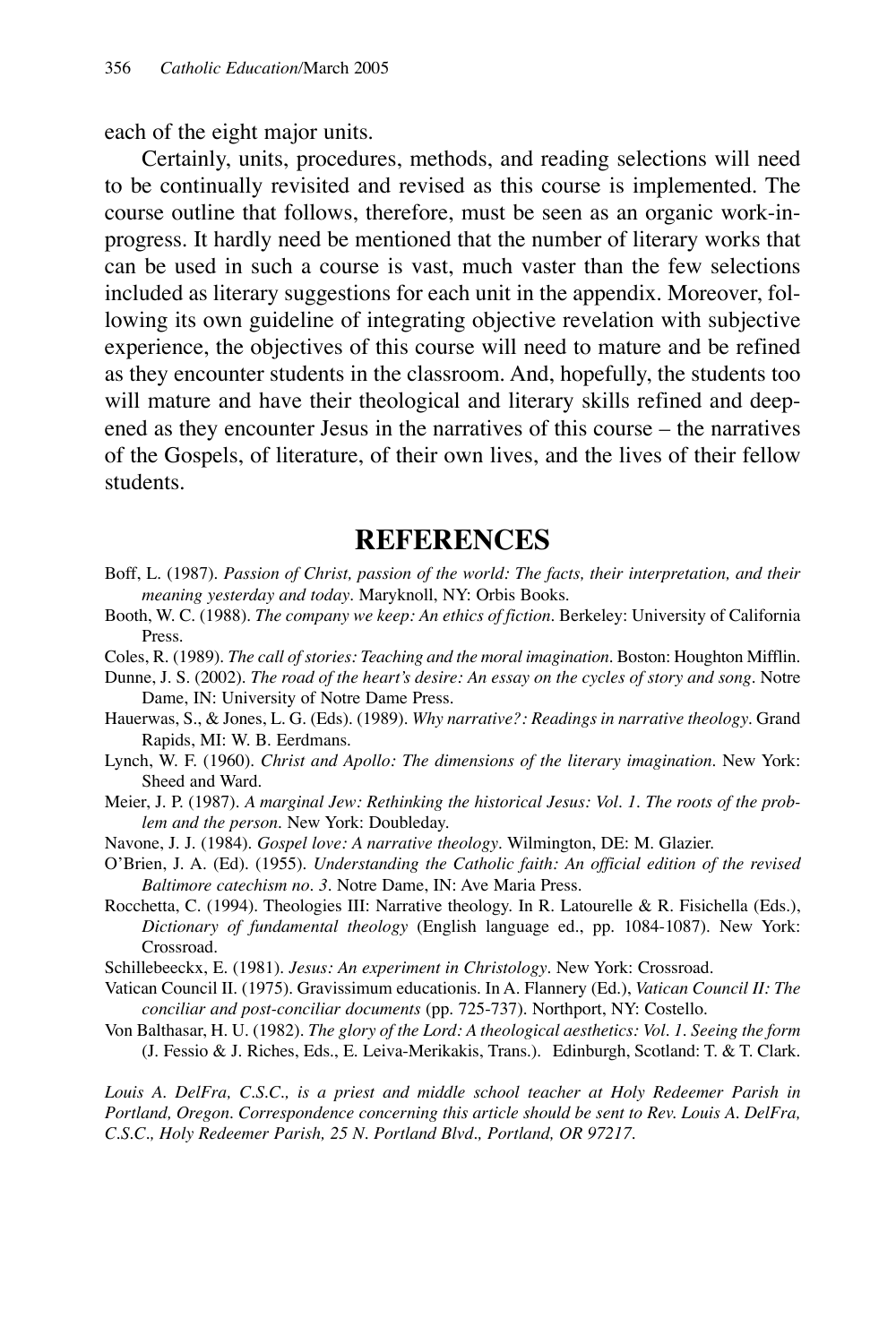### Appendix

### Lesson Plans with Select Theological and Literary Bibliographies

Table A1

The Birth of Jesus/Hints and Shadows : Unit I Cresniew

| Aspect of Uzat  | Des cziption                                                                                                                                                                                                                                                                                                                                                                                 |
|-----------------|----------------------------------------------------------------------------------------------------------------------------------------------------------------------------------------------------------------------------------------------------------------------------------------------------------------------------------------------------------------------------------------------|
| Duzation.       | Unit 1 will take approximately 25 classes.                                                                                                                                                                                                                                                                                                                                                   |
| Ratiozale       | This unit introduces students to how the stories of Jesus' birth.<br>foreshadow character traits and major events in his later life. Theological<br>foci are Jesus as Messiah, liberator and source of division; Mary,<br>continuityb etw een Old Testament and New Testament. Literary foci are<br>character development, foreshadowing, point of view, and use of<br>secondary characters. |
| Geal            | SNAB AT identify characteristics of Jesus (as priest, prophet, and king).<br>and future events in his life foreshadowed by the Infancy Narratives.                                                                                                                                                                                                                                           |
| Prior knowledge | SN&B AT relate scene events of Jesus' birth; personal Christmas stories;<br>and some personal experiences with birth.                                                                                                                                                                                                                                                                        |
| Assessment      | Students will write an essay companing and contrasting the birth of Jesus.<br>with the bizth of another mythological/heroic figure, and highlighting<br>main characteristics of Jesus foreshadowed in the Infancy Narratives.                                                                                                                                                                |

### Theological Suggestions

Bligh, J. (1975). The infancy narratives. Staten Island, NY: Alba House. Damélou, J. (1968). The infancy narratives. New York: Herder and Herder. Freed, E. (2001). The stories of Jesus 'birth. S heffield, England: S heffield. Academic Press. Hendrickx, H. (1984). Infancy narratives: Studies in the synoptic gospels. London: Geoffrey Chayznazı

**Biblical Suggestions** 

Stozies of David from Hebrew Scziptures (1 Sam 16-24). The Birth of Moses (Exodus 2:1-10) and John the Baytist (Lk 1). The Infancy Nazzatives of Jesus (Mt 1-2; Lk 1-2).

#### Literary Suggestions

Hamilton, E. (1969). Mothology. New York: New American Library.

Julian of Nonwich. (1998). Revelations of divine love. Rochester, NY: DS . Brewer:

Maitland, S. (1996). Blessed are those who anouze In Angel maker: The short stories of Soro. Maitland (pp. 279-289). New York: Henry Holt and Company.

Peters, J., Guber, P. (Producers), & Burton, T. (Director). (1989). Battern [Edotion picture]. United States: Marier Bros.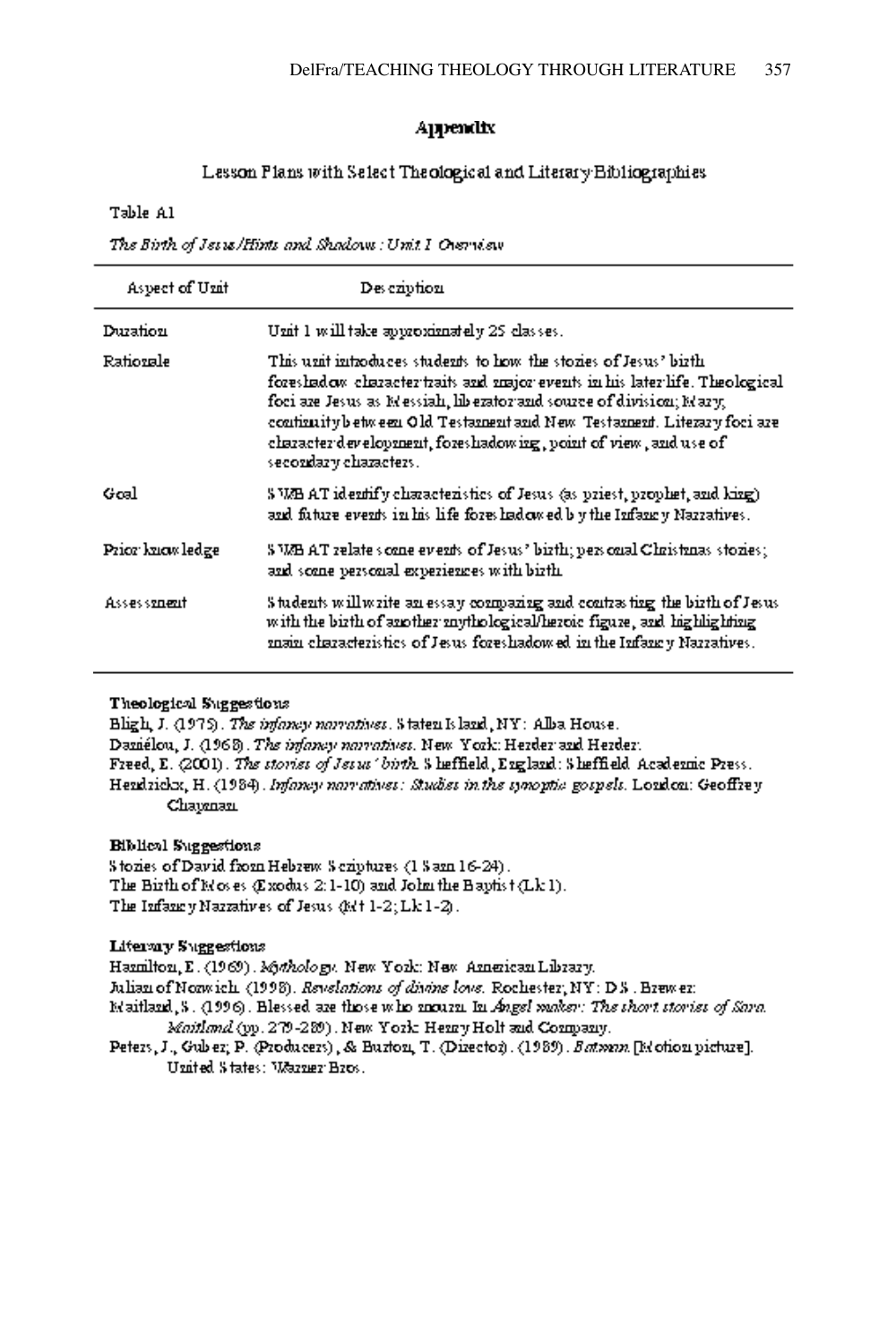### The Birth of Jesus/Hints and Shadows : Unit I Lesson Plans

| Lesson | Objective                                                                                                                           | <b>Student Task</b>                                                                                                                                                                    |
|--------|-------------------------------------------------------------------------------------------------------------------------------------|----------------------------------------------------------------------------------------------------------------------------------------------------------------------------------------|
| 1.1    | SN/BAT relate the importance of<br>genealogies, and interpret birth<br>stozies.                                                     | Compose family genealogy in journal. Compose<br>character sketches of family members in<br>genealogy.                                                                                  |
| 12     |                                                                                                                                     | Read Jesus ' genealogy and David stories from<br>Old Testament. Identify similarities between<br>David and Jesus.                                                                      |
| 13     |                                                                                                                                     | Discuss "infancy narrative" yres ent in Batssam.<br>(Batznan, Jokez; Pezguizi).                                                                                                        |
| 14     |                                                                                                                                     | Compose fictional account of birth of their<br>favozite hero or celebrity.                                                                                                             |
| 1.5    |                                                                                                                                     | Compose story, based on parental interview, of<br>usiquesess of theirbirth. Story includes real or<br>fictitious event(s) that prefigures trait or event<br>ivis tud evts? later life. |
| 2.1    | SNÆBAT compare and contrast<br>S eziptuzal versus mon-S eziptuzal<br>infancy nazzatives.                                            | Read 2-3 S ynoptic Infancy Nazzatives and<br>identify potential traits and events in Jesus' life<br>prefigured.                                                                        |
| 22     |                                                                                                                                     | Read selected infancy namatives from Greek<br>and Roman mythology. Small groups report on<br>in whological figures.                                                                    |
| 23     |                                                                                                                                     | Read S ynoptic Infancy Naziatives, and indicate<br>main traits highlighted re: Jesus.                                                                                                  |
| 3.1    | S WBAT identify the role of<br>secondary characters, especially<br>Mazy, in the Infancy Nazzatives.                                 | Identify the secondary characters in the Infancy<br>Nazzatives (Mazy, Joseph, Hezod, etc.) and what<br>roles they play in Scriptural "drama."                                          |
| 32     |                                                                                                                                     | Read "Blessed Aze Those Who Mouzu" Watch<br>birth video. Discuss birth from mother's point<br>of view.                                                                                 |
| 33     |                                                                                                                                     | Re-write an Infancy Nazzative from Mary's<br>point of view.                                                                                                                            |
| 41     | Ass essenent: Students write an<br>ess ay comparing the birth of<br>Jesus with the birth of another<br>znythological/hezoic figure. | Review Infancy Nazatives as literary whole.                                                                                                                                            |
| 42     |                                                                                                                                     | Compose an essay comparing and contrasting<br>one S cziptural and one non-S criptural infancy<br>nazzative.                                                                            |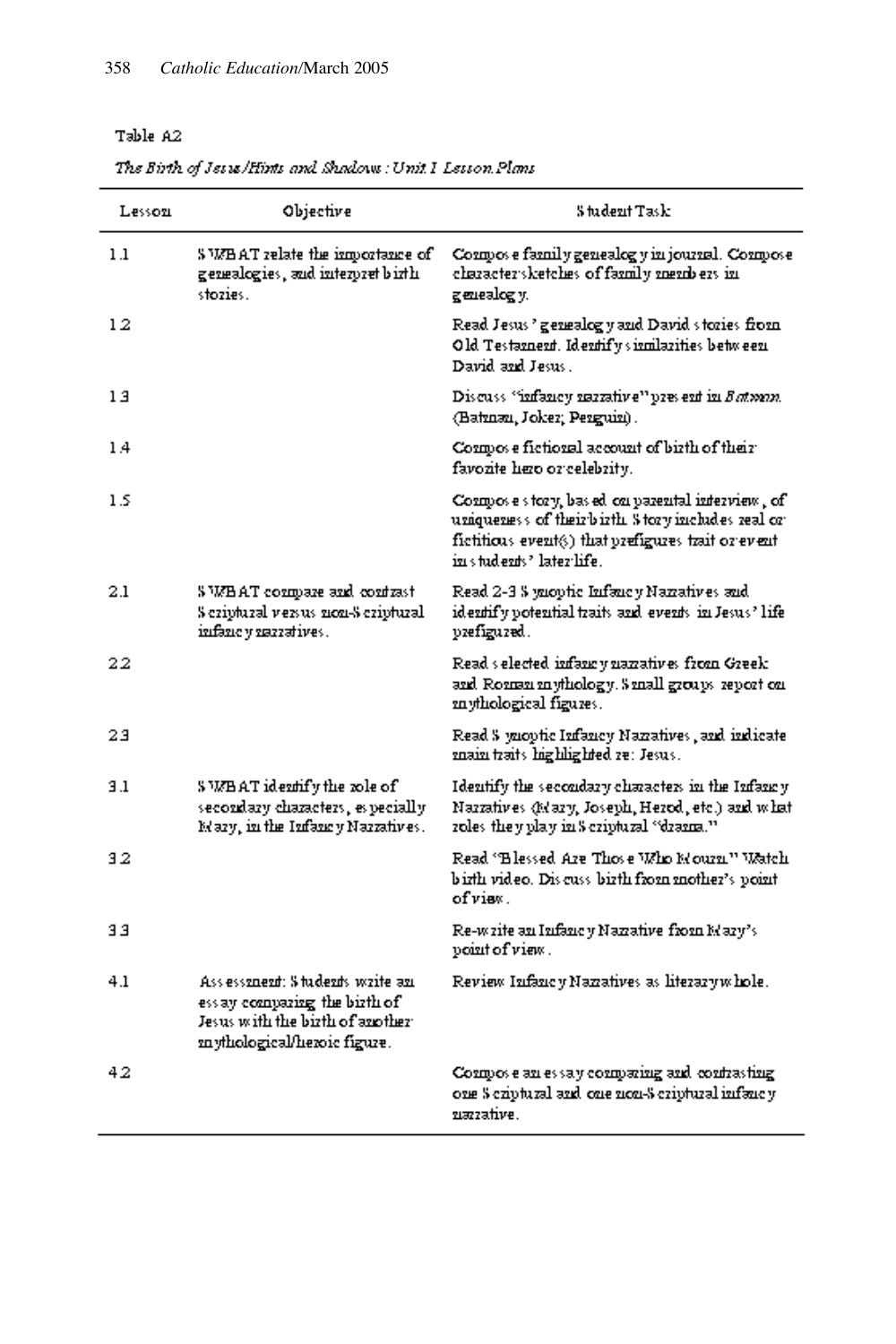÷

| The Baptism of Jesus/Coming of Age: Unit 2 Overview |  |  |  |
|-----------------------------------------------------|--|--|--|
|-----------------------------------------------------|--|--|--|

 $\sim$ 

| Aspect of Unit   | Des cziption                                                                                                                                                                                                                                                                                                                                                                                                                                                          |
|------------------|-----------------------------------------------------------------------------------------------------------------------------------------------------------------------------------------------------------------------------------------------------------------------------------------------------------------------------------------------------------------------------------------------------------------------------------------------------------------------|
| Duzation         | Uzit 2 will take approximately 20 classes.                                                                                                                                                                                                                                                                                                                                                                                                                            |
| <b>Ratiozale</b> | This unit focuses on Jesus' baytism as the moment in which his adult<br>mission and ministry is crystallized, and engages the general theme of<br>"coning-of-age." Theological foci are Jesus ' relationship with<br>mentorship b y(difference from John the Baptist, and Jesus' process of<br>self-discovery. Literary foci are character analysis, voice/dialogue, and.<br>plot development through creation and relief of tension within and annong<br>chazacters. |
| Geal             | S WB AT identify the similarities and differences between John the<br>Baptist's and Jesus ' message, and describe Jesus' baptism as a moment of '<br>self-discovery, (as the 'beloved'' of God) and connuissioning to public<br>znizustzy.                                                                                                                                                                                                                            |
| Prior knowledge  | S WB AT relate s cone yers coul experiences of "conning-of-age" and sonne<br>sense of how sacraments and other zituals are used to mark important.<br>moments of growth or self-discovery.                                                                                                                                                                                                                                                                            |
| Assessznezit     | S tudents will connoose a dialogue between the Baytist and Jesus on the<br>mght blefore Jesus? baptism. Dialogue should reflect similarities and<br>differences in their teachings, as well as their personalities as students.<br>insgine them.                                                                                                                                                                                                                      |

#### Theological Suggestions

Cantalanuss a, R. (1994). The holy spirit in the life of Jesus: The mastery of Christ's baptism. Collegeville, MN: Liturgical Press.

Chilton, B. (1998). Jesus' baptism and Jesus' healing. Hazisburg, PA: Trinity Press. International.

EdeDonnell, K. (1996). The baptism of Jesus in the Jordan. Collegeville, EAN: Liturgical Press.

### **Biblical Suggestion**

Jesus' Baptism (M+3:1-17; Mk 1: 1-11; Lk 3:1-22; Jn 1:19-34).

#### Literary Suggestions

- Augustize. (1961). Books III and VIII. In Confections (R. S. Pine-Coffin, Trans). London: Penguin Books.
- Commer, R. (1974). The chocolate way. New York: Pautheon Books.
- Courteray, B. (1996). The power of one. New York: Ballantine Books.
- Joyce, J. (2000). Portrait of an artist as a young man. Oxford: Oxford University Press.
- Kazautzakis J.N. (1960). The last temptation of Christ. New York: Sinnon and Schuster.
- Finowles, J. (1960). A separate peace. New York: Macmillan.
- O'Counor, F. (1988). The river: In Collected works (pp. 154-171). New York: Library of Azmezica.
- Perugia, L. (Producer), & Zeffirelli, F. (Director). (1972). Brother sun, sister moon [Edotion] picture]. United S tates : Paramount Pictures.
- Salinger, J. D. (1951). The catcher in the 15th Boston: Little Brown.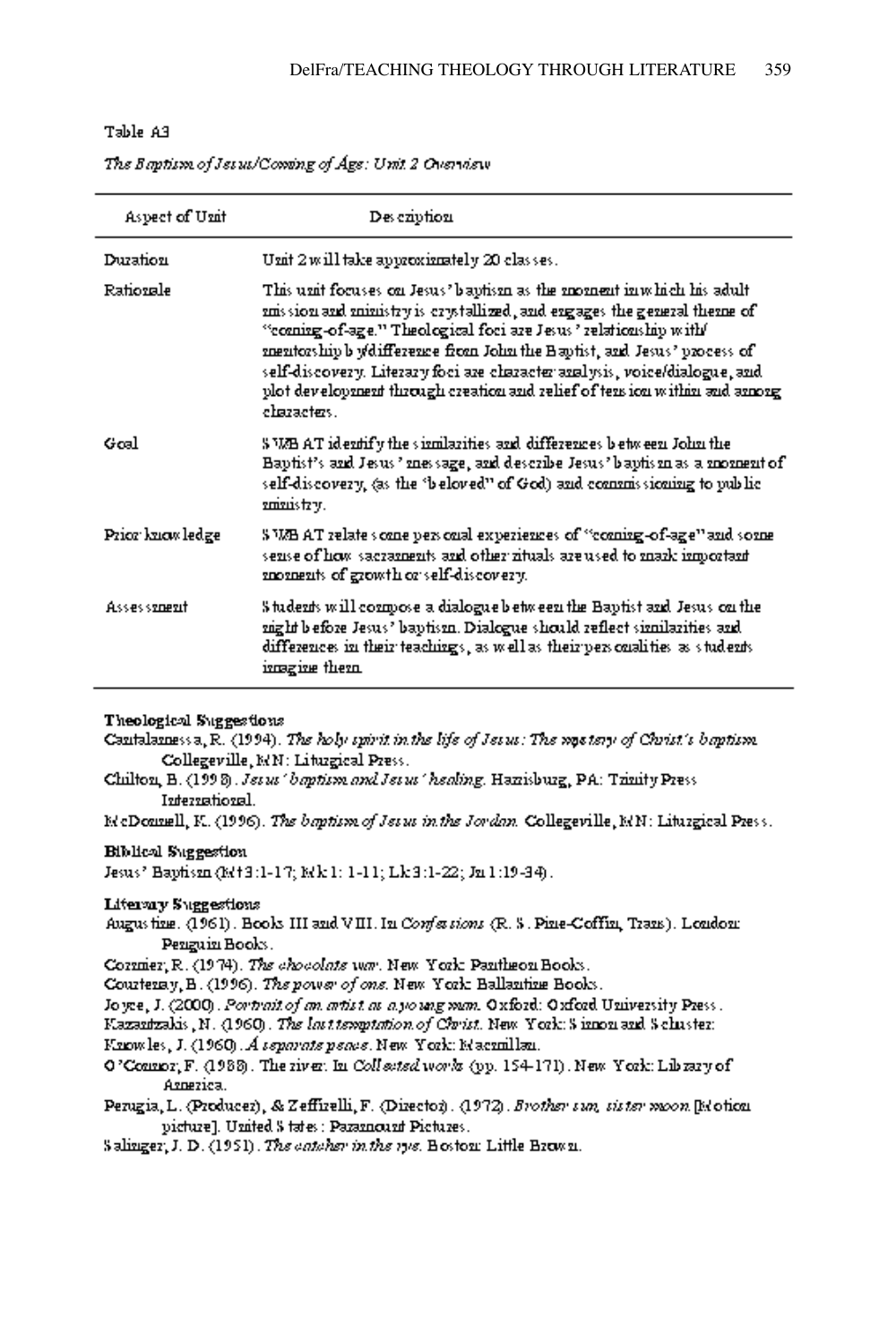### The Baptism of Jesus/Coming of Age: Unit 2 Lesson. Plans

| Lesson | Objective                                                                                                                                        | Student Task:                                                                                                                                                                                                                |
|--------|--------------------------------------------------------------------------------------------------------------------------------------------------|------------------------------------------------------------------------------------------------------------------------------------------------------------------------------------------------------------------------------|
| 1.1    | SN/BAT relate some experience(s) of self-<br>discovezy and if or how such weze.<br>zitualized.                                                   | Journal entry on experience of self-<br>discovery and growing up and if or<br>how suchwas ritualized.                                                                                                                        |
| 12     |                                                                                                                                                  | Read ''The River'' and watch.<br>conversion in Brother Sun, Sister<br>Moon. Identify self-discoveries ,<br>ters ions, and accompanying rituals.                                                                              |
| 1.3    |                                                                                                                                                  | Compare several vocations tories in<br>Scripture (e.g., Moses, Mary, Paul,<br>disciples, etc). Samell groups report<br>on tensions and self-discoveries.                                                                     |
| 14     |                                                                                                                                                  | Compose fictional account of<br>moment of self-discovery of hero or<br>celebzity.                                                                                                                                            |
| 2.1    | S WBAT report on the significatives and<br>differences between John the Baptist and<br>Jesus, and describe and interpret their:<br>relationship. | Match The Power of One. Identify<br>role of mentor, and discuss how main<br>characterboth follows and departs<br>fxoro romitor:                                                                                              |
| 2.2    |                                                                                                                                                  | Read S czivtuzal accounts of I<br>Visitation, John the Baytist's<br>preaching, his encounters with Jesus,<br>and his beheading. Identify key<br>themes in their relationship.                                                |
| 23     |                                                                                                                                                  | Read Jesus – John the Baptist scenes<br>from <i>Last Templation</i> . Identify<br>sizoilazities and differences between.<br>Jesus and John the Baptist.                                                                      |
| 24     |                                                                                                                                                  | Compose dzaft dialogue between<br>Jesus and John the Baptist on might<br>before Jesus' baytis in should John<br>baptize Jesus?                                                                                               |
| 3.1    | SN/BAT describe how events in John the<br>Baytist's life effect or move forward the<br>plot of Jesus' life in Gospels.                           | Read extended sections of Luke's<br>Gos vel following scenes involving<br>Baptist. Identify Jesus' activity in<br>thes e scenes. Also, read b eginning<br>chapters of Endo, Life of Jesus. What<br>commections are possible? |
| 32     | Ass essenent.                                                                                                                                    | Re-waite dialogue from step 2.4.                                                                                                                                                                                             |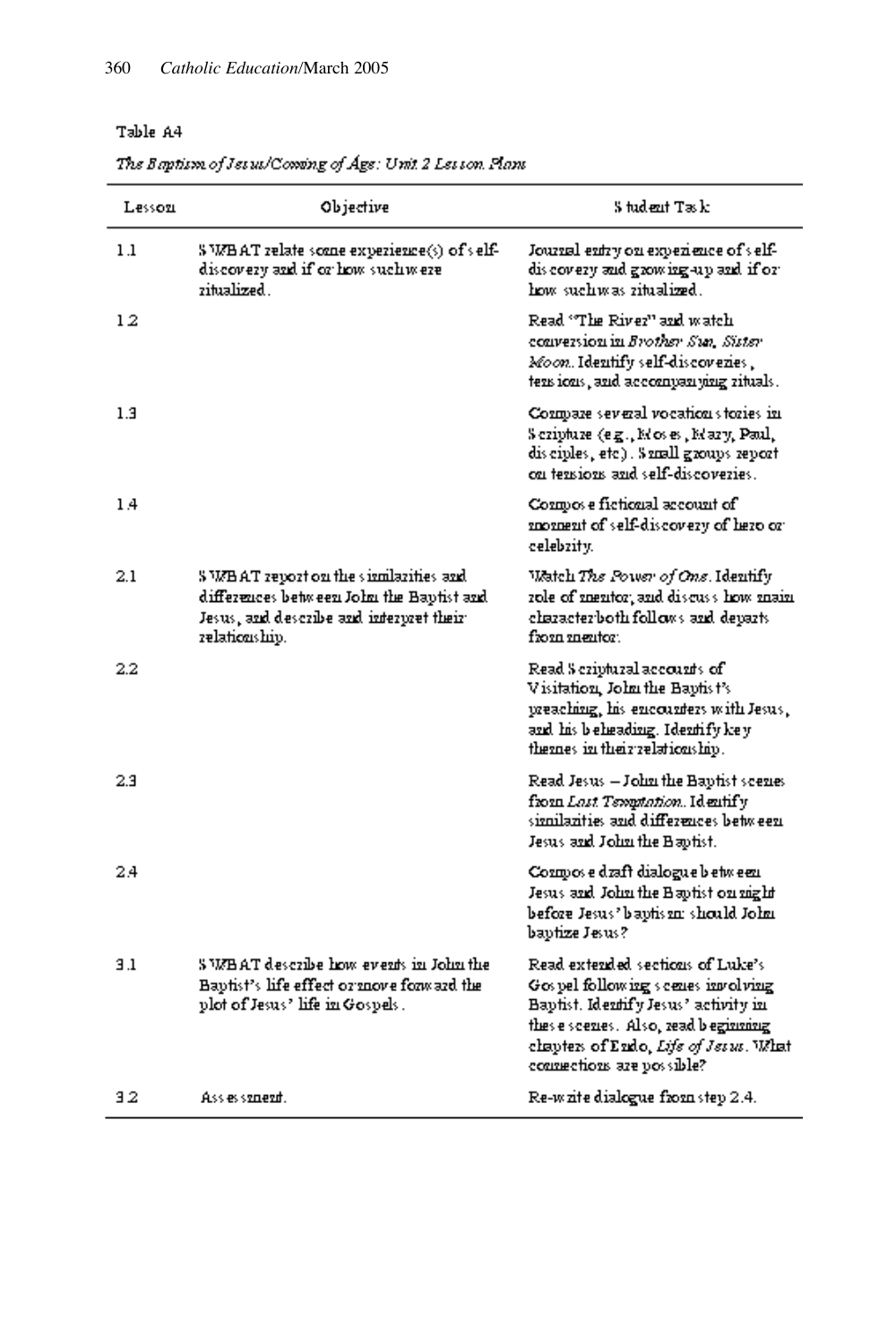| ۰.<br>ı<br>וכ<br>. . |  |
|----------------------|--|
|----------------------|--|

| Aspect of Unit   | Description                                                                                                                                                                                                                                                                                                                                  |
|------------------|----------------------------------------------------------------------------------------------------------------------------------------------------------------------------------------------------------------------------------------------------------------------------------------------------------------------------------------------|
| Duzation         | Unit 3 will take approximately 25 classes.                                                                                                                                                                                                                                                                                                   |
| <b>Ratiozale</b> | This wait introduces students to the central "protagonist-antagonist"<br>ters ions in the Gospels — those between Jesus, Satan, Pharisees and Judas.<br>Theological foci are the temptations cenes, Jesus " relationship with the<br>Pharisees, and the character of Judas. Literary focus is role of the antagonist<br>in plot development. |
| Gral             | SNAB AT identify the major term tations in Jesus' life (glory, self-service,<br>lack of trust in God) and his response in overconning them. Also, to<br>articulate an understanding of Jesus' relationship with the Pharisees and<br>Judas.                                                                                                  |
| Prior knowledge  | S WB AT articulate instances of evil in the world; instances of temptation in<br>their lives; and instances of antagonism between good and evil.                                                                                                                                                                                             |
| Assessznezit     | Students will be given 3 passages from Gospel (1 will include Pharisees<br>and 1 Judas) and write an essay on how 3 main temptations could have<br>term ted Jesus to act differently, and how Jesus actually responded.                                                                                                                      |

The Temptation of Jesus/Obstacles and the Problem of Evil: Unit 3 Overview

#### Theological Suggestions

Calloud, J. (1976). Structural analysis of narrative. Philadelphia: Fortress Press.

Ganett, S. (1998). The temptations of Jesus in Mark's gospel. Grand Rapids, MI: V. B. Eextensus.

Varm, G., & Meagher, P. K. (1957). The temptations of Christ. New York: Sheed and Ward.

#### Biblical Suggestions

The fall of humans from the Garden of Eden (Gen 3). Jesus' termitation (Lk 4:1-13; Mt 4:1-11; Mk 1:12-13).

Jesus' betrayal by Judas in the gospels (Ed+26; Jn 13:21-30).

#### **Literary Suggestions**

Alighieri, D. (2003). Informo. New York: Modern Library.

Augustizie. (1961). Book H. In Confessions (R. S. Pine-Coffin, Trazs.). London: Penguin Books.

Dos toevsky, F. (1991). The grand inquisitor, In The brothers Karamatov (R. Pevear & L. Volokhousky, Traus., pp. 246-264). New York: Vintage Books.

Greene, G. (1986). The destructors. In Collected short stories (pp. 9-22). New York: Penguin Books.

Hasnilton, E. (1969). How the world and mankind were created. In Mondogy (yy. 63-74). New York: New Aznezican Library.

Jaffe, S. R., Lansing, S. (Producers), & Edaudel, R. (Director). (1992). School tiss [Edotion. picture]. Uzated S tates : Pazaznouzit.

Kazautzakis , N. (1960). The last temptation of Christ. New York: Sinnon and Schuster.

Lewis, C.S. (1961). The screwings letters. New York: First Touchstone.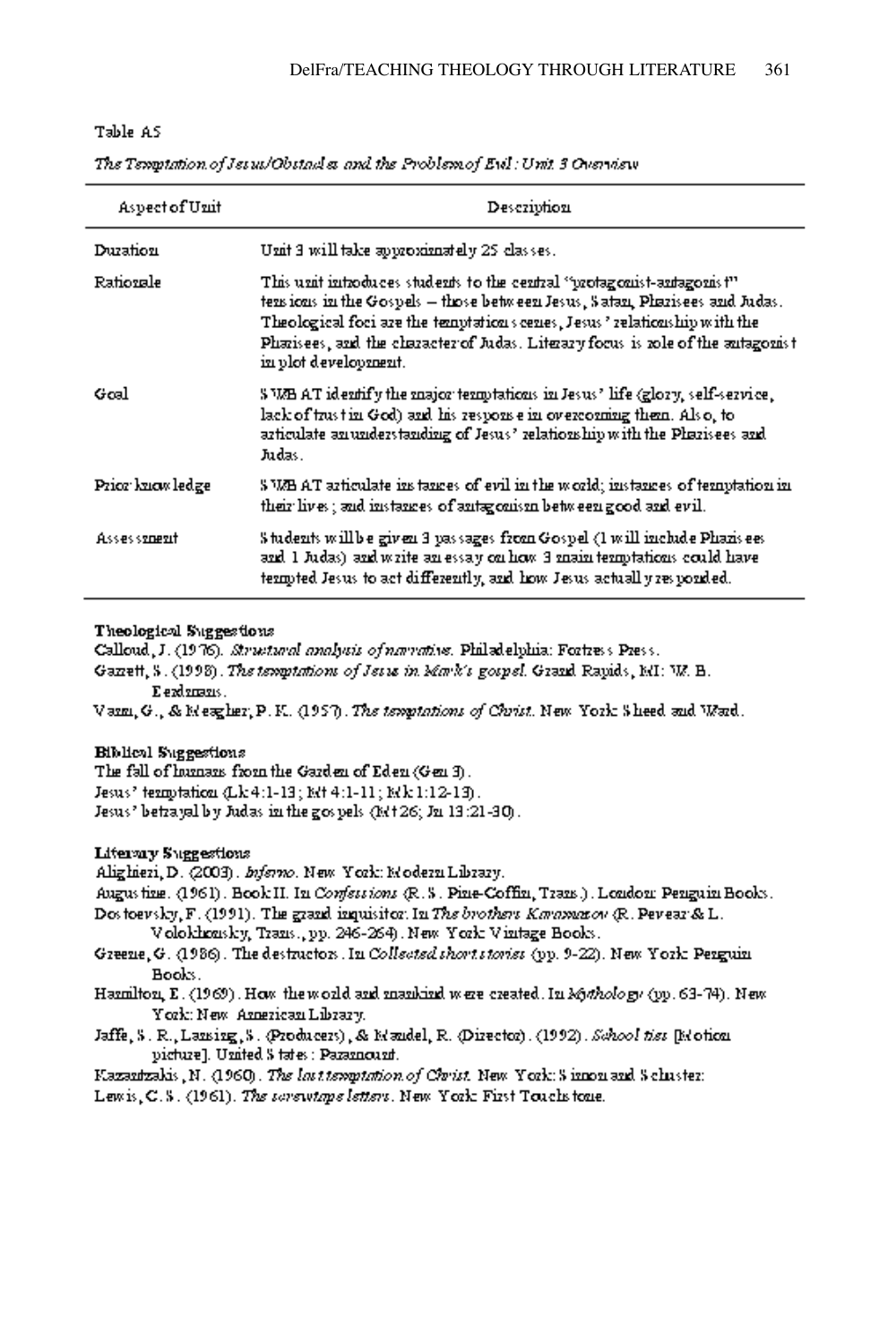The Temptation of Jes 18/Obstacles and the Problem of Evil: Unit 3 Lesson Plans

| Less con | Objective                                                                                                                                                              | S tudent Task:                                                                                                                                               |
|----------|------------------------------------------------------------------------------------------------------------------------------------------------------------------------|--------------------------------------------------------------------------------------------------------------------------------------------------------------|
| 1.1      | SMB AT compose arecdotes that<br>exemplify antagonism between<br>good and evil in their world.                                                                         | Journal entries on instances of evil, and of<br>term tation, in their world and lives.                                                                       |
| 12       |                                                                                                                                                                        | Read Genesis account of Fall and story of Cain<br>and Abel, and Augustine's pear tree. Discuss<br>and identify how evil is literally depicted in<br>each     |
| 1.3      |                                                                                                                                                                        | Read "The Destructors" and watch School <i>Tist</i> .<br>Discern Biblical/Augustinian notion of evil.                                                        |
| 14       |                                                                                                                                                                        | Choose abiblical figure we have encountered.<br>Ismagize his or her main temptation and<br>antagonist. Compose a short story or dialogue.<br>depicting this. |
| 2.1      | S MB AT anal yze temptation's cene<br>to discezzi Jesus' znaizi teznytatiozs<br>and Jesus' response.                                                                   | Read temptations cene and "Grand Inquisitor."<br>Three small groups report on three main<br>term tations.                                                    |
| 2.2      |                                                                                                                                                                        | Read selections from <i>Last Temptation</i> , Analyze<br>scenes to discern temptation and Jesus' straggle.                                                   |
| 2.3      |                                                                                                                                                                        | Choose a Gospel scene. White an imaginative<br>account of the story, showing how Jesus may<br>have been tempted to act differently.                          |
| 3.1      | S WB AT anal yze the relations hip<br>between Jesus and Pharisees/<br>Judas, and how this relationship<br>develops plot of Gospels.                                    | Read Gospels cenes on Pharisees. Simall groups<br>identify main points of disagreement/tension.                                                              |
| 3.2      |                                                                                                                                                                        | Expand one of the Gospel scenes with<br>innaginative dialogueb etween Jesus and one of<br>the Phazis ees.                                                    |
| 3.3      |                                                                                                                                                                        | Read Judas sections in Last Temptation and Life<br>of Jesus. Identify similarities and differences in<br>their hopes for Messiah.                            |
| 3.4      |                                                                                                                                                                        | Re-white a Gospel story, replacing Jesus' role<br>with Judas, and giving Judas Jesus' powers.                                                                |
| 4.1      | Assessment: Students write essay.<br>on given Gospel passages,<br>azalyzizg three forces that tempted<br>Jesus to act differently and how<br>Jesus actually responded. | Review temptation, Pharisee, and Judas scenes.                                                                                                               |
| 4.2      |                                                                                                                                                                        | Compose essay.                                                                                                                                               |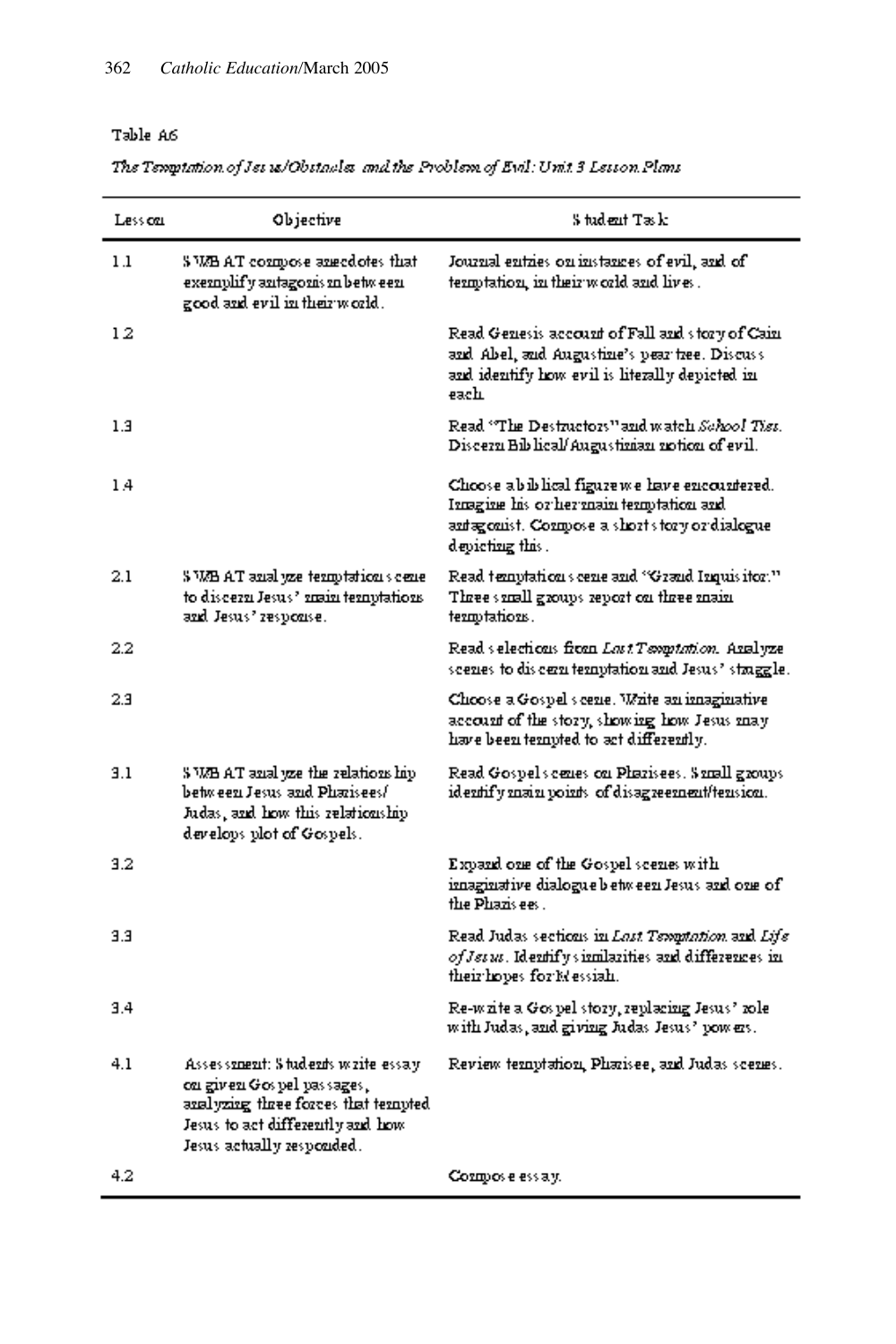|--|--|

| Aspect of Unit  | Description                                                                                                                                                                                                                                                                                                                                                                                                                         |
|-----------------|-------------------------------------------------------------------------------------------------------------------------------------------------------------------------------------------------------------------------------------------------------------------------------------------------------------------------------------------------------------------------------------------------------------------------------------|
| <b>Duzation</b> | Unit 4 will take approximately 20 classes.                                                                                                                                                                                                                                                                                                                                                                                          |
| Ratiozale       | This unit invites students into the integrinative world of Jesus' parables and<br>examines their use both in texns of their form content (how is the kingdom<br>of God symbolized?) and their effectiveness in building community<br>identify. Theological foci are the kingdom of God, ethics, and Christian<br>community. Literary foci are simile/metaphor; sign/symbol, hyperbole and<br>effect of story in building community. |
| Goal            | S WBAT identify central characteristics of the kingdom of God as integed.<br>by Jesus " parables , and evaluate how the Church has appropriated these<br>characteristics into its own identity as a contravaity.                                                                                                                                                                                                                    |
| Prior kuowledge | S WBAT relate some foundational stories of their family, school, country,<br>etc., and identify the expectations these stories place on them as members.                                                                                                                                                                                                                                                                            |
| Assessment.     | Students analyze a given parable of Jesus for symbolic content, the traits of<br>the Kingdom of God encouraged and discouraged, and how Church is<br>called to witness for or against such traits in light of current issue.                                                                                                                                                                                                        |

The Parables of Jesus/The Power of Story: Unit 4 Overview

#### Theological Suggestions

Perkins, P. (1981). Heaving the parables of Jesus. New York: Paulist Press.

 $S$  cott, B. B. (1989). Hear then a parable:  $A$  commentary on the parables of Jes is. Minneapolis, Ed N: Fortress Press.

Stein, R. (1981). An introduction to the parables of Jesus. Philadelphia: The Westminster Press.

#### Biblical Suggestions

The parable of the sow er; and Jesus ' explanation of purpose of parables (Mt 13). The Good Sanazitan (Lk 10:25-37) The Prodigal Sou (Lk 15:11-32) The Last Judgment (Edt25:31-46).

Literary Suggestions

Adams, R. (1974). Watsis hip down. New York: Edacinillan.

Assop's fables (L. Gibbs, Trans.). (2002). Oxford: Oxford University Press.

- Grisma, J., & Grisma, W. (1972). The complete Grimon's fairy tales. New York: Peatheon. Books.
- Hanis, J. C. (2000). Uncle Remie selections, Tar baby: Tales of Brev Rabbit. London: Creation Books.
- Hermingway, E. (1974). The old main and the sea. In The enduring Hemingway (pp. 693-752). New York: Charles Scribner's Sons.
- Nouwen, H. (1992). The return of the prodigal ton. New York: Doubleday.
- O'Counor, F. (1988). The artificial nigger. In Collected works (pp. 210-231). New York: Library of America.
- Plato. (1992). Republic (G. M. A. Grabe, Trazs.). Indianapolis, IN: Hackett.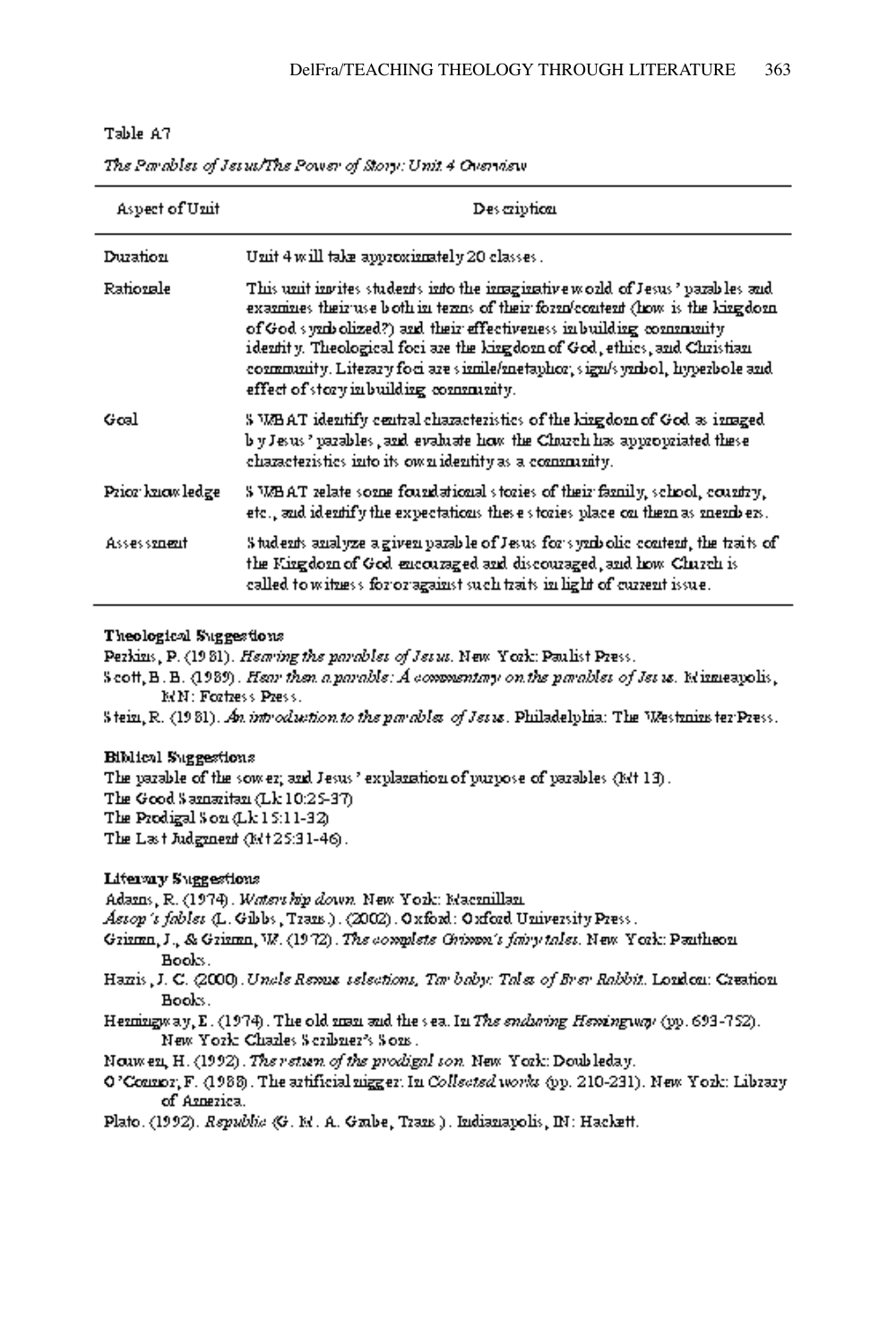### The Parables of Jesus/The Power of Story: Unit 4 Less on Plans

| Less car | Objective                                                                                                                                                  | <b>Student Task</b>                                                                                                                                                     |
|----------|------------------------------------------------------------------------------------------------------------------------------------------------------------|-------------------------------------------------------------------------------------------------------------------------------------------------------------------------|
| 1.1      | S WB AT interpret and utilize<br>siznile/znetaphoz/s yznbol azıd<br>analyze short stories for their:<br>s y <b>zab</b> olic-content.                       | Read selected Aesop's fables and Grimm's fairy<br>tales. Analyze use of simile, metaphor, and symbol.                                                                   |
| 1.2      |                                                                                                                                                            | Read Plato's ''Edyth of Cave.'' Discuss use of<br>s yanbol and iznage.                                                                                                  |
| 13       |                                                                                                                                                            | Compose family or school story in which humans<br>are replaced by animals. Identify five major:<br>s vanbols.                                                           |
| 2.1      | S WB AT relate foundational.<br>stories of their communities.<br>and identify expectations these<br>stozies place on their<br>zneznbezship.                | Read selections from Watership Down, Sketch<br>summaries of foundational tales and identify traits<br>of rabbits that are encouraged and discouraged.                   |
| 22       |                                                                                                                                                            | Jouzual on foundational stories of students' family,<br>s chool, country, and other communities. Identify<br>traits and actions that are encouraged and<br>discouzaged. |
| 2.3      |                                                                                                                                                            | Read selections from Uncle Rennas and Negro<br>spizituals . Identify literary techniques used to<br>encourage and discourage certain traits and actions .               |
| 2.4      |                                                                                                                                                            | Compose a fable or fairy tale to encourage and<br>discourage certain activity of family or school.                                                                      |
| 3.1      | S WB AT analyze Jesus ' central.<br>parables and identify traits of<br>Kingdom that are encouraged<br>and discouraged.                                     | Read selected parables of Jesus . Compile list of<br>traits of Kingdom that are encouraged and<br>discouraged and current issues to which they apply.                   |
| 3.2      |                                                                                                                                                            | Divide class into sub-genres of parables. Simall<br>groups report on how current Church can embody<br>es poused traits of Kingdom of God in sub-genre.                  |
| 3.3      |                                                                                                                                                            | Choose a current issue in world. Using an existing<br>pazable as a model, adapt imagery to advocate how<br>Charch should respond.                                       |
| 4.1      | Assessment: S tudents analyze<br>a given yazable fors ymbolic<br>content, traits of Kingdom of<br>God, and how Charch is called<br>to exdood y is present. | Review parables from each sub-geme.                                                                                                                                     |
| 4.2      |                                                                                                                                                            | Compose essay.                                                                                                                                                          |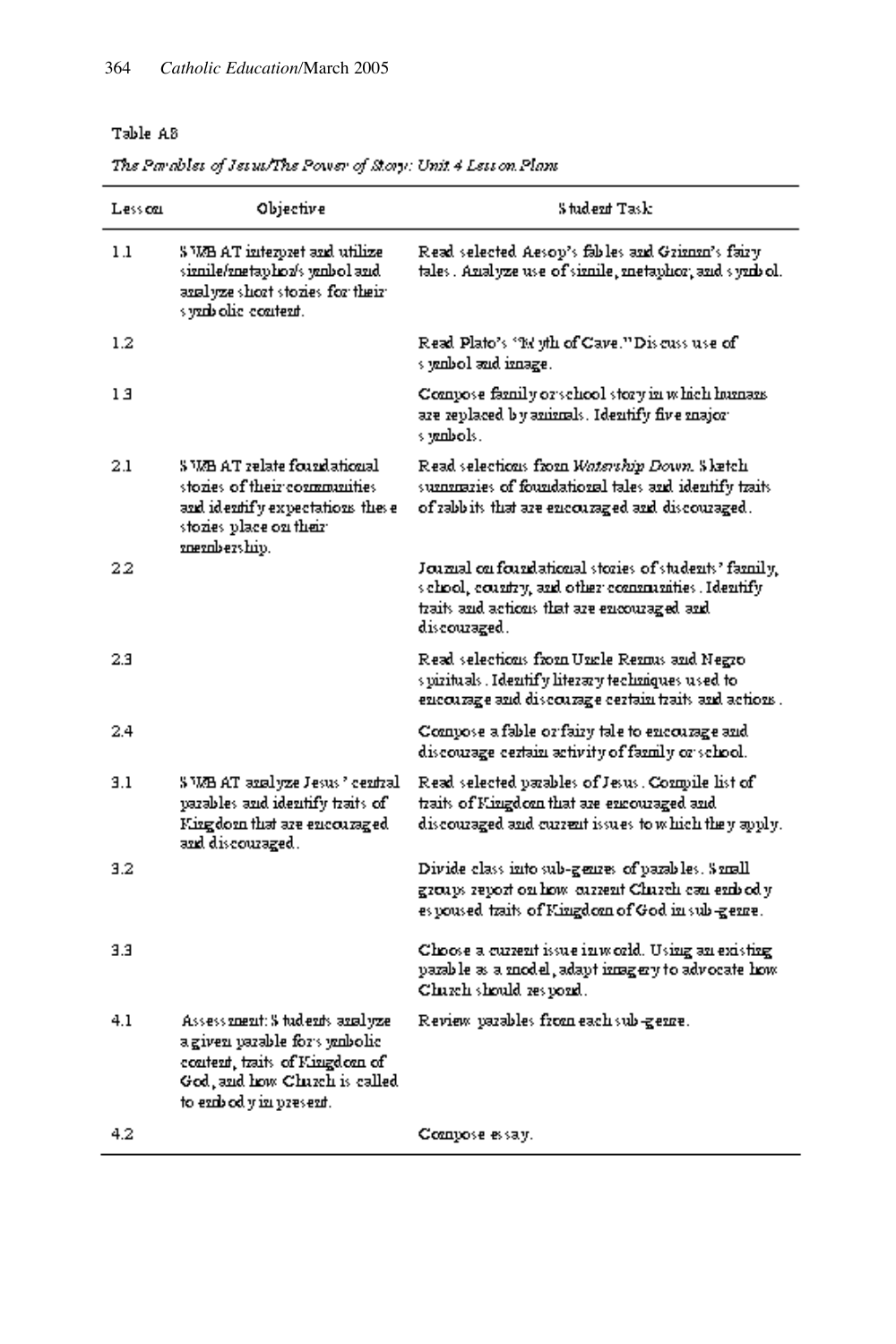| Aspect of Unit   | Des czipticai                                                                                                                                                                                                                                                                                                                                     |
|------------------|---------------------------------------------------------------------------------------------------------------------------------------------------------------------------------------------------------------------------------------------------------------------------------------------------------------------------------------------------|
| <b>Duzation</b>  | Uzit 5 will take approximately 20 class es.                                                                                                                                                                                                                                                                                                       |
| <b>Ratiozale</b> | This unit introduces students to the three major types of Jesus' miracles<br>(healings, transformations, nature) and how to discern traits of the<br>Kingdom of God in them. Theological foci are revelation, the Kingdom of<br>God, spirits, and faith in action. Literary foci are symbolism and<br>intervretation of text into ethical action. |
| Goal             | SNAB AT identify three types of Jesus' miracles and central traits of<br>Kingdom of God revealed by each, and translate these traits into modern<br>ethical guidelines.                                                                                                                                                                           |
| Prior knowledge  | S WB AT relate some experience with the mizaculous, mysterious, and<br>supernatural, in personal life as well as fiction and film.                                                                                                                                                                                                                |
| Assessznezit     | Students analyze a given miracle of Jesus for its type, traits of Kingdom of<br>God revealed b yit, and how Charch is called to embod yim present in light<br>of current issue.                                                                                                                                                                   |

The Miraelet of Jetus/The Power of Action: Unit 5 Oversiew.

#### Theological Suggestions

Fuller, R. H. (1963). Interpreting the miracles. Philadelphia: The Westeriester Press. Latouzelle, R. (1988). The worneles of Jes is and the theology of worneles. New York: Paulist Press.

Rezms, H. (1997). Jesus as healer. Cambridge: Cambridge University Press. Richardson, A. (1941). The miracles: Stories of the gospels. London: SCM Press.

### Biblical Suggestions

The Wedding at Cana (Jn 2:1-12) and other transformation miracles. Melling on the Mater (M114:22-33; Jn 6:16-21) and other nature mizacles. The Healing of the Blind Man (Ju 9) and other healing miracles.

### Literary Suggestions

Butler, A. (2003). The lives of the saints (P. Burns, Ed.). Collegeville, MN: Liturgical Press. Hasnilton, E. (1969). Daedahas. In Mychology (pp. 139-140). New York: New Asnerican Library. Hopkins, G. M. (1984). As king fishers catch fire. In Germal Manley Hopkins: Poems and prose-(p. 51). New York: Perguin Books.

O'Connor, F. (1988). Revelation. In Collected works (pp 633-654). New York: Library of Azmezica.

Ovid. (1954). Pygznalica. In Matamorphoses. Berkeley: Uzuvenity of California Press. Rowling, J. K. (1998). Harry Potter and the soveerer's stone. New York: A.A. Levine Books. Tolkien, J. R. R. (1991). Lord of the rings. Boston: Houghton Mifflin.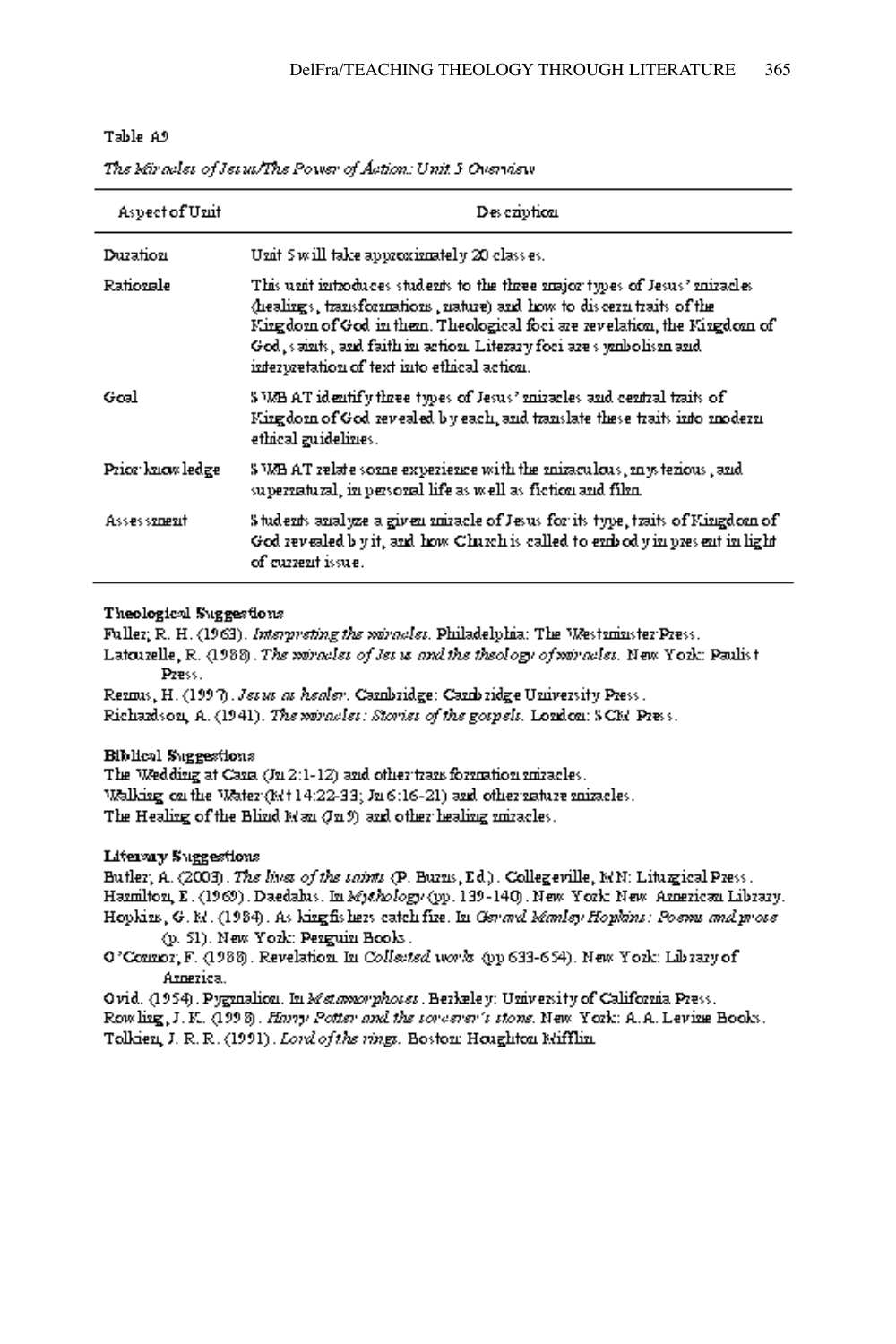| Lessoni  | Objective                                                                                                                                           | Situ devit Task:                                                                                                                                        |
|----------|-----------------------------------------------------------------------------------------------------------------------------------------------------|---------------------------------------------------------------------------------------------------------------------------------------------------------|
| 1.1      | \$ WBAT relate some experience(s) of<br>mizaculous or supernatural, either in real<br>life or fiction and movies.                                   | Jouznal entry and presentation on<br>experience of use of supernatural power<br>in film or fiction, and what good or bad.<br>effects are accormished.   |
| 12       |                                                                                                                                                     | Journal entry on yers onal life-experience<br>with "inizaculous" and what hidden<br>poweris revealed.                                                   |
| 13       |                                                                                                                                                     | Read selections from mythology, Exodus,<br>and Lord of the Rings . Compare and<br>contrast use of mizacles.                                             |
| 2.1      | SN/BAT identify three types of Jesus?<br>mizacles and central traits of Kingdom of<br>God zwealed.                                                  | Read selected anizacle stozies froan<br>Gospels. Students identify major sub-<br>groups and classify miracles into sub-<br>gxoups.                      |
| $^{2.2}$ |                                                                                                                                                     | Sanall groups for each anizable-type locate<br>and report other miracles thatbelong in<br>gxoup.                                                        |
| 2.3      |                                                                                                                                                     | Bas ed on experience of Jesus so far,<br>compose inaginative mizacles fory that<br>fits in your sub-group.                                              |
| 3.1      | S WBAT analyze mizacles in selected.<br>lives of saizds, and translate Jesus?<br>mizacles into modern ethical guidelines<br>for Christians.         | Student presentations on use of miracles<br>in selected lives of saints and parallels<br>with Jesus " mizacles .                                        |
| 3.2      |                                                                                                                                                     | Read selected parables of Jesus and<br>works of mercy. Analyze for what moral<br>guidelizes znizacles give to cuzzent<br>Church.                        |
| 4.1      | Assessment: Students analyze a given<br>mizaele for type of mizaele, tzaits of<br>Kingdom of God, and how Church is<br>called to embody in present. | Choose a current issue in world. Using an<br>existing nuizacle as a model, discuss how<br>Jesus znight expect cuzzent Chuzch to<br>respond in his name. |
| 42       |                                                                                                                                                     | Review znizacles from each sub-group<br>and major traits of Kingdom of God<br>highlighted.                                                              |
| 4.3      |                                                                                                                                                     | Compose essay.                                                                                                                                          |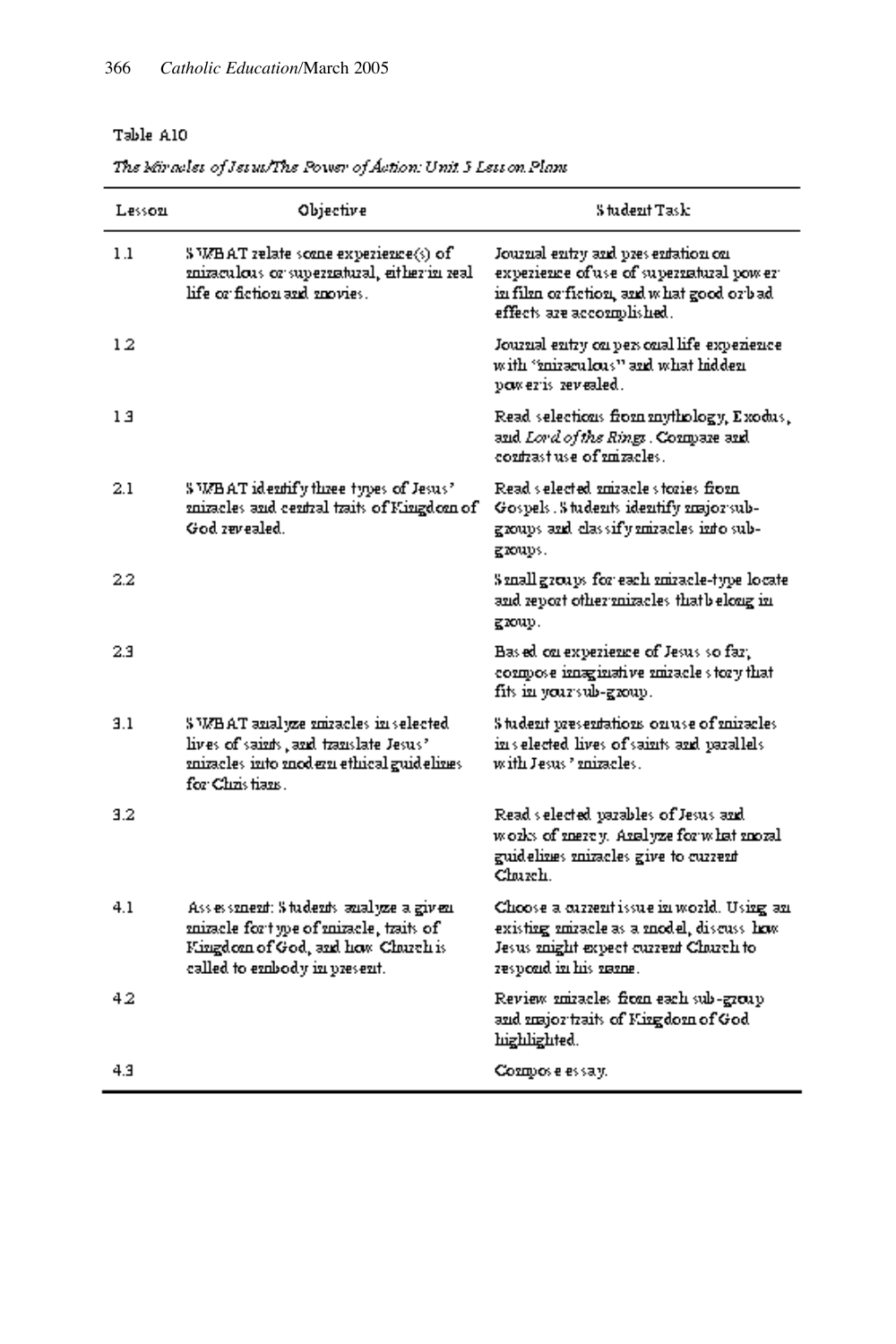### Table All

| Aspects of Unit | Description                                                                                                                                                                                                                                                                                                                                      |
|-----------------|--------------------------------------------------------------------------------------------------------------------------------------------------------------------------------------------------------------------------------------------------------------------------------------------------------------------------------------------------|
| Duzation        | Unit 6 will take approximately 20 classes.                                                                                                                                                                                                                                                                                                       |
| Ratiozale       | This unit examines and interprets the Last Supper narratives as both the<br>beginning of the namative climax of the Triduarn, and as Jesus' gift for the<br>future nourishment of his friends. Theological foci are sacramentality, the<br>Eucharist, and the Body of Christ. Literary foci are sign, symbol, plot<br>development, and suspense. |
| Geal            | S WBAT explain connection between sign, symbol and sacrament in Jesus ?<br>use of bread and wine; analyze the function of the Last Supper accounts in<br>larger Gospel recrative; and identify two functions of Body of Christ:<br>nouzishment and community.                                                                                    |
| Prior knowledge | S WBAT identify signs and symbols of God in their life and in fiction/film;<br>and have some concept of events of Last Supper (bread/wine, Judas, arrest).                                                                                                                                                                                       |
| Assessments.    | S tudents identify four Gospel events (two pre- and two post-Last Supper).<br>and compose essay's howing their naziative connection to Last Supper:                                                                                                                                                                                              |

The Last Supper/Making the Body of Christ: Unit 6 Overview

#### Theological Suggestions

Max hall, I. H. (1981). Last supper and Lord's supper. Grand Rapids, MI: Who. B. E extenses. Mauriae, F. (1991) . Holy Thursday: An imimate remembrance. Mauchester, NH: Souhia Institute

Press.

Sanith, B. D. (1993). Jesus 'last Passover meal. Lewiston, NY: Edellen Biblical Press.

#### Biblical Suggestions

The Feeding of the Etultitudes (Ett 14:13-21; Lk 9:10-17; Jn 6:1-15). The Last Supper Nazzatives (Mt26; Mk 14; Lk 22; Ju 13:1-20).

On the Road to Ennmars (Lk 24:13-35).

#### Literary Suggestions

Bernanos, G. (1983). Diary of a country priset. Chicago: Thomas More Press.

- Betxer; J., Christense, B., (Producers), & Axel, G. (Director). (1988). Babetts's feast [Edotion] picture] United S tates : Orion Home Video.
- de Jesus, C. El. (1962). Child of the dark: The dimy of Carolina Maria de Jesus. New York: Dutton.
- Dizes ezi, I. (1993). Babette's feast. In Ansodotes of destiny and Ehrengard (yy. 19-59). New York: Vintage Books.
- Greene, G. (1986). The high of an explanation. In Collected short stories (pp. 32-41). New York: Penguin Books.
- Greene, G. (2003). The power and the glory. New York: Penguin Books.
- Siloze, I. (1937). Bread and wine. New York: Harper and Brothers.

Tolkien, J. R. R. (1991). Lord of the rings. Boston: Houghton Mifflin.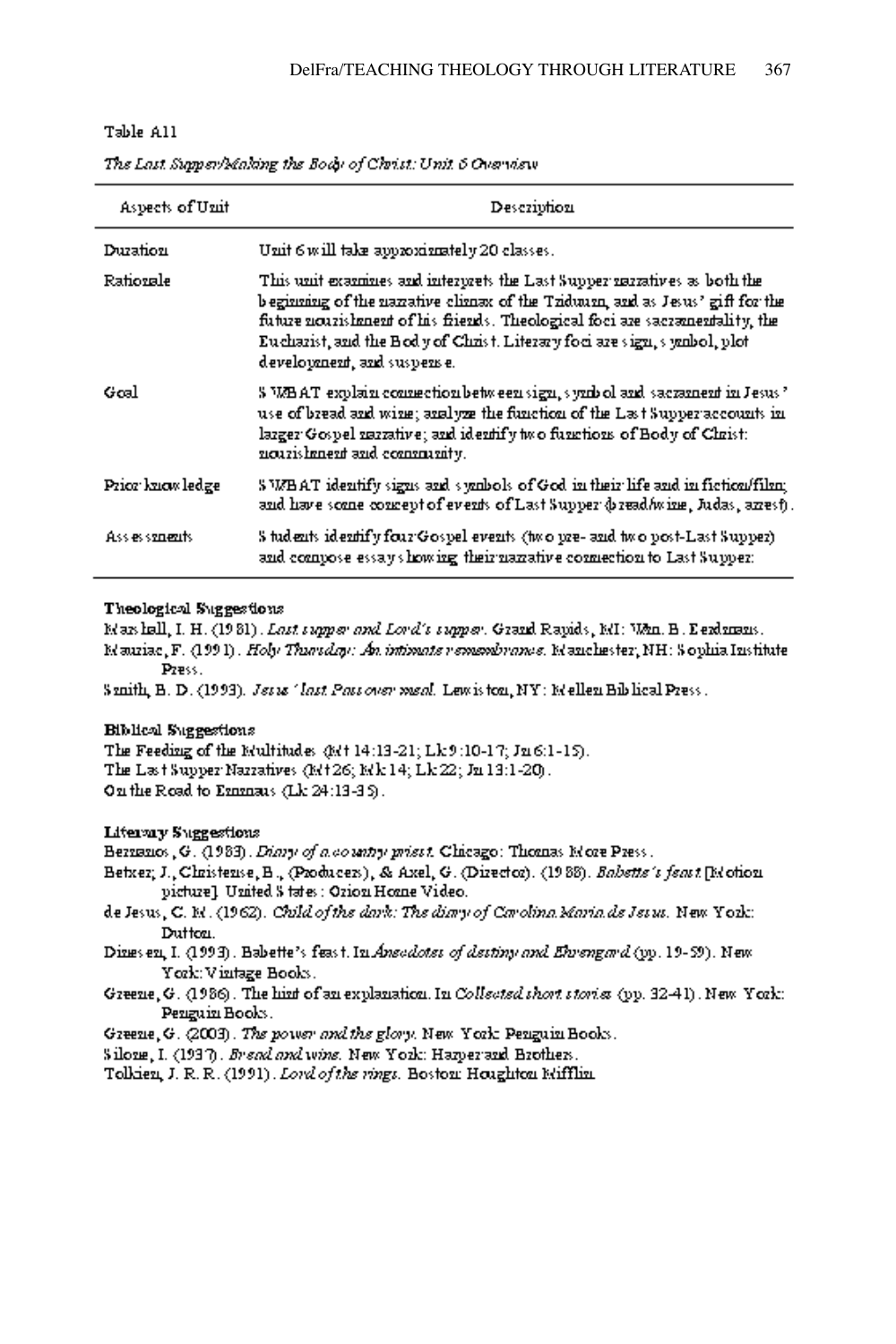### The Last Supper/Making the Body of Christ: Unit 6 Lesson Plans

| Less con | Objective                                                                                                                                                             | S tudent Task:                                                                                                                                                    |
|----------|-----------------------------------------------------------------------------------------------------------------------------------------------------------------------|-------------------------------------------------------------------------------------------------------------------------------------------------------------------|
| 1.1      | S WB AT differentiate between signs of<br>God and symbols of God and identify<br>sacrament as connected to symbol.                                                    | Journal entry on different types of<br>signs. Identify anything and anyone<br>that represents God. Distinguish<br>between signs and symbols of God.               |
| 12       |                                                                                                                                                                       | Identify signs and symbols from<br>earlier liferary works and films.                                                                                              |
| 13       |                                                                                                                                                                       | Read mama story from Exodus.<br>and multiplication of loaves.<br>Distinguish sacrament as type of<br>s yznbol.                                                    |
| 2.1      | S WB AT identify and interpret<br>Euchazistic iznagezy izi sevezal litezazy<br>works, Seripture, and Church documents.                                                | Read selections from, e.g., Power<br>and Glory, Bread and Wine, sad.<br>Lord of the Rings. Compare and<br>contrast use of bread and wine as<br>s yznbols izreach. |
| 22       |                                                                                                                                                                       | Read S ynoptic Last Supper<br>Nazzatives and selections from<br>Euchazistic prayers . Analyze<br>sacraznental content.                                            |
| 23       |                                                                                                                                                                       | Celeb zate "teaching Mass" in meal<br>setting. Journal entry on<br>experience.                                                                                    |
| 3.1      | S WB AT identify two main functions of<br>meal (nourishment and community) and<br>azalyze literature for two functions.                                               | Read and watch B <i>obetts't Fenst.</i><br>Discuss two functions of meal:<br>nouzis heneaf and connensuity.                                                       |
| 3.2      |                                                                                                                                                                       | Re-read S vacyfic LastSuppers and<br>John's LastSupper; analyze for:<br>nouzis henent and connensuity<br>imagezy.                                                 |
| 33       |                                                                                                                                                                       | Compose ze-waiting of Last Supper<br>from yount of view of one of the<br>disciples. Class reflections on<br>which and how meal functions are<br>emphas ized.      |
| 4.1      | Assessment: Students identify four-<br>Gos pel events (two pre- and two post-<br>Last Supper) and compose essays howing<br>their recordive connection to Last Supper. | Review Last Supper Narmiives in<br>context of larger Gospel narrative.                                                                                            |
| 4.2      |                                                                                                                                                                       | Commose essay.                                                                                                                                                    |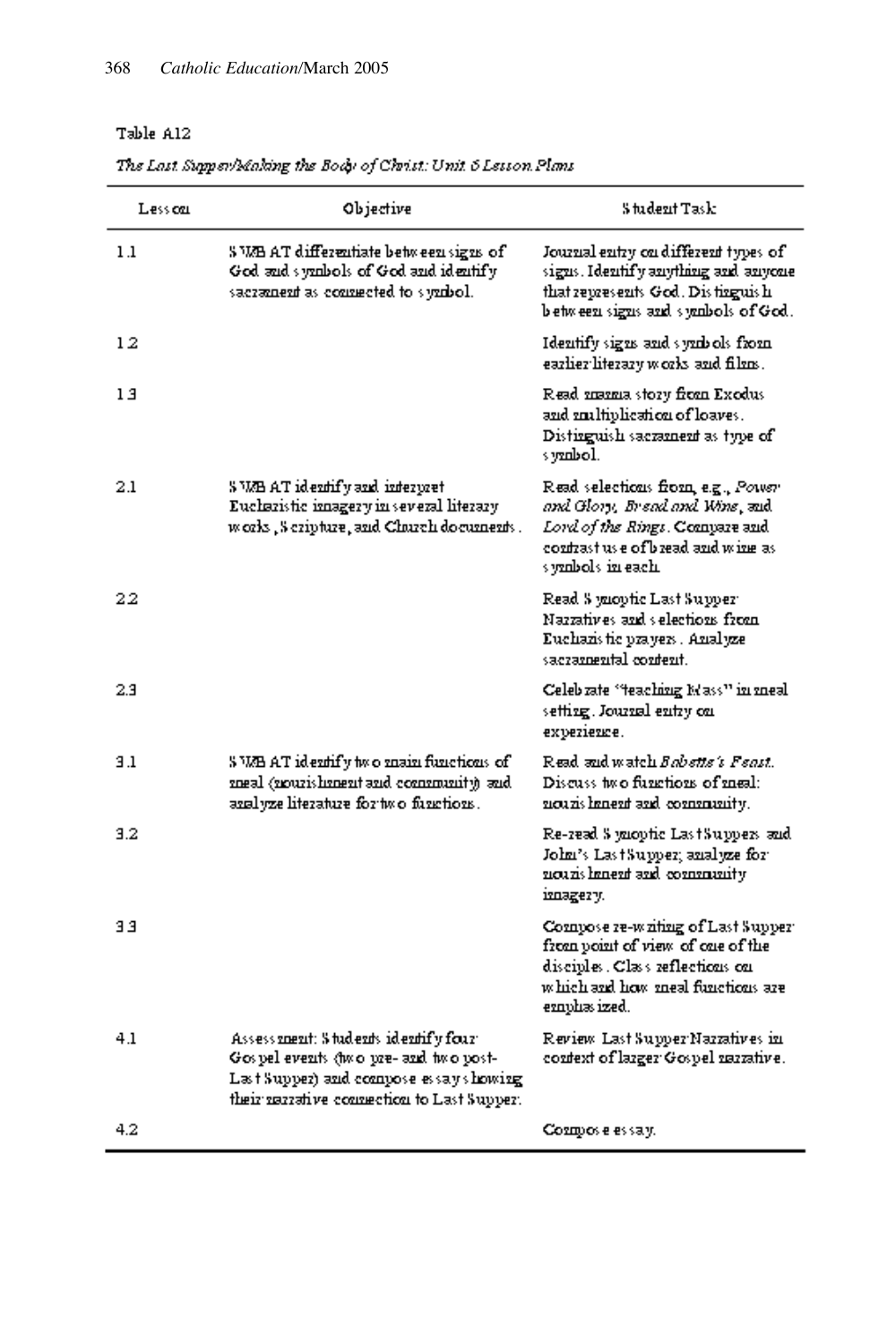|       |     | r |
|-------|-----|---|
| `able |     | r |
|       | . . |   |
|       |     |   |

The Death of I esus/Tragedy or Comedy: Unit ? Overview

| Aspect of Unit   | Description                                                                                                                                                                                                                                                                  |
|------------------|------------------------------------------------------------------------------------------------------------------------------------------------------------------------------------------------------------------------------------------------------------------------------|
| Duration         | Unit 7 will take approximately 30 classes.                                                                                                                                                                                                                                   |
| <b>Rationale</b> | This unit focuses on the spectre of death and how humans seek meaningful<br>responses to it. Theological focus is the way in which Jesus, and later Church.<br>tradition, interpreted his crucifixion. Literary foci are allegory, tragedy and<br>comedy, and theme analysis |
| Goal             | S V/BAT identify two main interpretive frameworks of Jesus' death.<br>(explation and self-giff) and identify them in Gospels, Church tradition, and<br>literaryworks and contennyorary media.                                                                                |
| Pzior Kuowledze  | \$ WBAT to relate some of the events of Jesus' death, some ideas of why he<br>died, and some personal/familial experiences with death.                                                                                                                                       |
| Assessment       | ) judents will analyze two given passages (one Gospel, one literature) for its<br>depiction of deafh, in light of the two interpretive frameworks.                                                                                                                           |

Theological Suggestions

H eil, J. P. (1991) . The death and resurrection of I esus: A narrative-critical reading of Matthew 25-28. Minneapolis, MR: Fortress Press.

Hooker, D. M. (1995). Not us humal of the gospel: Newtestumant interpretations of the death of Christ. Grand Rayids , MI: W. B. Eeximans.

 $\delta$  myth, D. B. (1999). The trainwa of the aross: How the followers of I estis came to understand the erneifixion. Hew York: Paulist Press.

Biblical Suggestions

The Amointing at Bethamy (Jn 12:1-11).

Gospel Accounts of Jesus' Death (F1+27; F1k15; Lk 23; Jn 18-19).

- The Vaccifice of Issue (Gen. 21-22).
- Liferary Suggestions
- Azistotle. (2002). On posties. Voutli Bend, IH: Vt. Augustine Publishers.

Bolt, R. (1960). A man for all seasons, A play of Sir Thomas More. London: Fiethuen Dzena.

Bufler; Alban. (2003). The life of Maximillian Kolbe. In P. Buzns (Ed.), The lives of the subits (pp. 571-573). Collegeville, MII: Liturgical Press.

Endo, V. (1980). Slance. Hew York: Taplinger.

Finemum, W., Radcliffe, M., Barnathan, M. (Producers), & Columbus, C. (Director). (1998). Stepwow. [Ffotion picture]. United \$ tates : Cohanbia Pictures..

Kieser, E. E. (Producer), & Duigan, J. (Director). (1989). Romero [Notion picture]. United States: V idnærk Eutertainment.

Lewis, C.S. (1950). The lion, the witch, and the wardrobe. Loudou: G. Bles.

Passio VV. Perpetuae et Felicitatis. (1996). The martyrdom of Perpetua. Eveslient: Arthur James.

- Sophocles. (2000). Osclipus the king (R. Rudall, Trais.). Chicago: Ivan R. Dee.
- Tolstoy, L. (1999). The death of Ivan Hyich. InC. Heider (Ed.), Tolstoy: Tales of courage and conflict (pp. 368-410). Hew York: Cooper's quare Press.
- Vhesel, E. (1976). The sacrifice of Isaac. In Massengers of God (pp. 69-97). Hew York: Touchstone.
- VAesel, E. (1982). Might. Toxonio: Bantam, 1982.
- Zinnenmann, F. (Producer & Director). (1966). A mass for all seasons [Frotion picture]. United \ tates: Columb is Pictures.

Hicholson, G. C. (1983). Death as departure: The Lohannine descent-ascent schema. Chico, Ch: Scholars Press.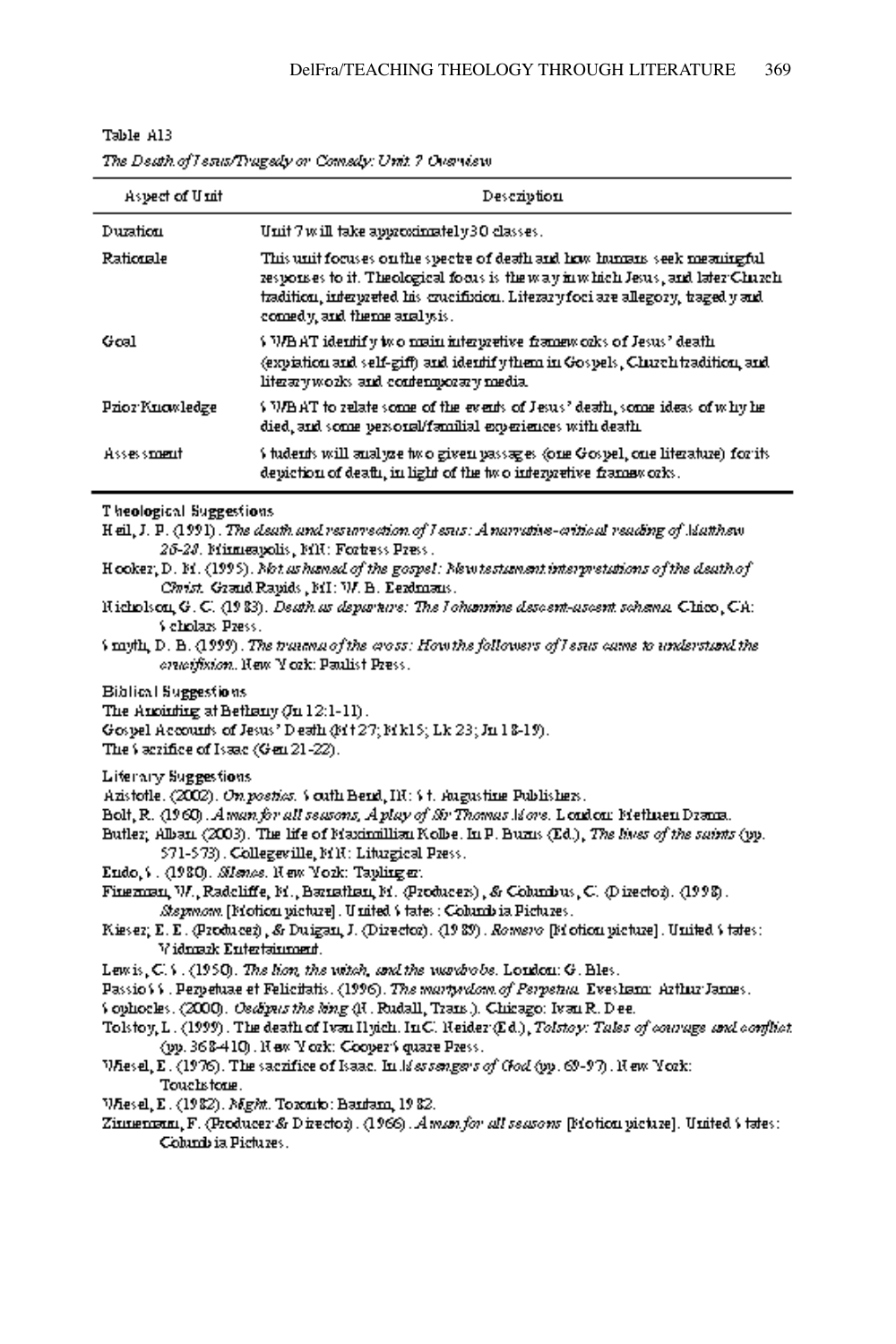| The Death of Jetus/Tragedy or Comedy: Unit 7 Lett on Plant |  |  |  |  |
|------------------------------------------------------------|--|--|--|--|
|                                                            |  |  |  |  |

| Less con | Objective                                                                                                                                                    | Student Task                                                                                                                                                        |
|----------|--------------------------------------------------------------------------------------------------------------------------------------------------------------|---------------------------------------------------------------------------------------------------------------------------------------------------------------------|
| 1.1      | S MB AT discuss personal and<br>S eziptuzal excounters with suffering<br>and death, and examine models to<br>find meaning in death.                          | Compose journal account of a personal<br>experience with suffering and death. Inchade<br>how you and your family made sense of death.<br>(found comfort, etc.).     |
| $1.2\,$  |                                                                                                                                                              | Read and discuss the Sacrifice of Isaac, and,<br>Midzashie connuentaries. Identify principles of<br>s acrificial and expiatory death.                               |
| 13       |                                                                                                                                                              | Watch film <i>Stepmo</i> m. Identify principles of<br>death as self-gift.                                                                                           |
| 1.4      |                                                                                                                                                              | Compose essay evaluating strengths and<br>weakness es of each model.                                                                                                |
| 2.1      | S VSB AT identify two main.<br>interpretive frameworks regarding<br>Jesus' death.                                                                            | Read S criptural accounts of Jesus' predictions of .<br>death and cracifixion scenes, and identify<br>instances of both frameworks.                                 |
| 22       |                                                                                                                                                              | S mall groups report on selections from Church.<br>documents and liturgies. Which models are<br>used?                                                               |
| 23       |                                                                                                                                                              | Read selections from epistles and Revelation.<br>Analyze authors' interpretation of Jesus' death.                                                                   |
| 3.1      | S WB AT identify major criteria of<br>classic tragedy and connedy, and use<br>them to interpret literary pieces.                                             | Identify major criteria of class ic traged y and<br>comedy. Compose short examples of each.                                                                         |
| 32       |                                                                                                                                                              | Read <i>Osdipus Rex.</i> Analyze as tragedy.                                                                                                                        |
| 3.3      |                                                                                                                                                              | Read selections from three parts of <i>Distins</i><br>Comedy, Aralyze as cornedy.                                                                                   |
| 4.1      | S VAB AT-azalyze s evezal litezazy<br>pieces for their portrayal of Christian<br>death, and evaluate for tragic and<br>conic content.                        | S tudents construct allegorical chart for, e.g.,<br>Lion, Witch, and Wardrobs, showing<br>correspondence between Lewis' characters and<br>S criptural figures.      |
| 4.2      |                                                                                                                                                              | Read and discuss several martyrstories, e.g.,<br>Perpetua, Kolbe, Romezo.                                                                                           |
| 4.3      |                                                                                                                                                              | Choose one literary piece. Take secondary.<br>character's point of view and write account of<br>protagonist's death. What model of Christian<br>death is prevalent? |
| 5.1      | Assessment: S tudents will analyze.<br>two given passages (1 S criptural, 1<br>litezarv) for deviction of death, in<br>light of the two interpretive models. | Review cracifixion recrative and two models.                                                                                                                        |
| 5.2      |                                                                                                                                                              | Compose essay companing two given passages.<br>for their interpretation of Christian death as<br>tragic and/or comic.                                               |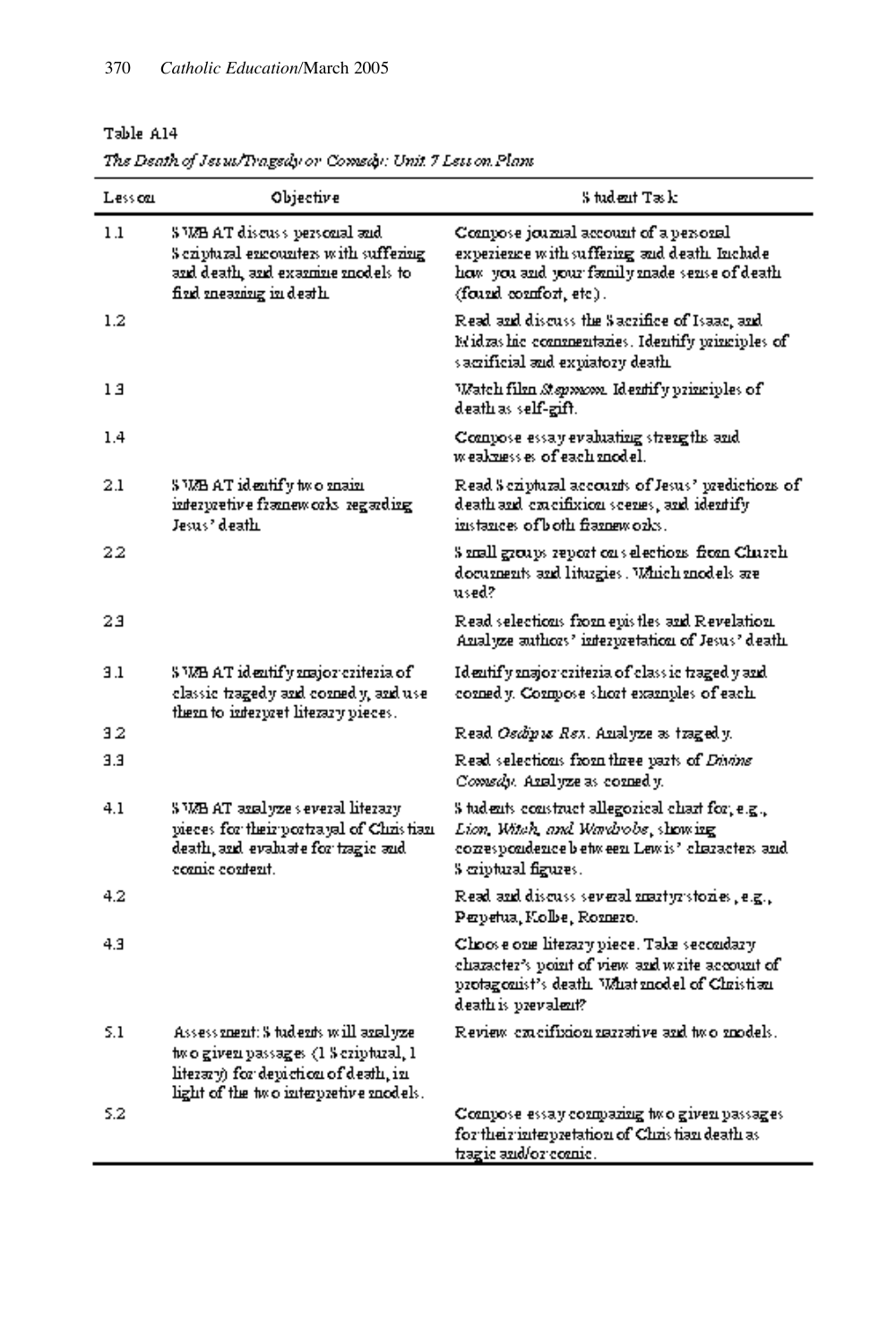|--|--|

| Aspect of Unit   | Description                                                                                                                                                                                                                                                                                                                                                                                                                                                                                                    |
|------------------|----------------------------------------------------------------------------------------------------------------------------------------------------------------------------------------------------------------------------------------------------------------------------------------------------------------------------------------------------------------------------------------------------------------------------------------------------------------------------------------------------------------|
| Duzation         | Unit 8 will take approximately 20 classes.                                                                                                                                                                                                                                                                                                                                                                                                                                                                     |
| <b>Ratiozale</b> | This unit examines and interprets the Resurrection narratives in light of the<br>themes of new life and liberation. The unit also raises the question of the<br>yresent Charch's response to the Resumection, as hinted by the narratives,<br>and thus zaises the dual rature of Jesus' resurrection as both a climax and a<br>new beginning. Theological foci are the resurrection, the Holy S uirit and<br>Perfecost, and liberation theology. Literary foci are climax and open and<br>closed correlasions. |
| Goal             | S WBAT identify and intervret themes of new life and liberation in .<br>resurrection narratives, and other's criptural accounts that foreshadow<br>Jesus " resumention (e.g., Lazarus) ; identify ways in which resumention.<br>fulfills past nazzative and begins new nazzative; identify some major:<br>characteristics of liberation theology.                                                                                                                                                              |
| Prior knowledge  | S WBAT tell personal stories of new life or liberation; and have some basic.<br>knowledge of the Easter resurrection stories.                                                                                                                                                                                                                                                                                                                                                                                  |
| Assessments.     | S tudents will write's everal short essays on: enslavement-liberation thenne<br>in non-Seriptural resurrection namative; connoare and, contrast Seriptural<br>and non-Seriptural narratives; and call of liberation interpretation of a<br>Paschal razzative on contenuozary Charch.                                                                                                                                                                                                                           |

Jetut' Returnection/End or Beginning?: Unit & Overview

#### Theological Suggestions

Bode, E. L. (1970). The first Easter morning: The gospel accounts of the women's wisit to the tomb of Jesus. Rome: Biblical Institute Press.

Fuller, R. H. (1971). The formation of the returnection narratives. New York: Macmillan. F.elsey, E.I. T. (1999). The drama of the resurrection: Transforming Christianity. Hyde Park, NY:

New City Press.

### **Biblical Suggestions**

Raising of Lazams (Jul 1:1-44). Gospel Accounts of Jesus' Resumection (Mt 28; Mk 16; Lk 24; Jn 20-21).

#### **Literary Suggestions**

- Donne, J. (1950). Death be not proud. In *Donne: Selected poetry* (p. 170). London: Penguin Books.
- Greene, G. (1957). The potting shed London: S. French.
- Haznilton, E. (1969). The anyth of Orpheus and Eurydice. In Mothology (pp. 103-105). New York: New American Library.

Hans en, R. (1996). Atticus. New York: HarperCollins.

Spazk, El. (2001). The postobello soad. In All the stories of Muriel Spark (pp. 21-33). New York: New Directions.

Tolkien, J. R. R. (1991). Lord of the rings. Boston: Houghton Mifflin.

Vizgil. (1995). Asnsid. Azm Azboz: University of Michigan Press.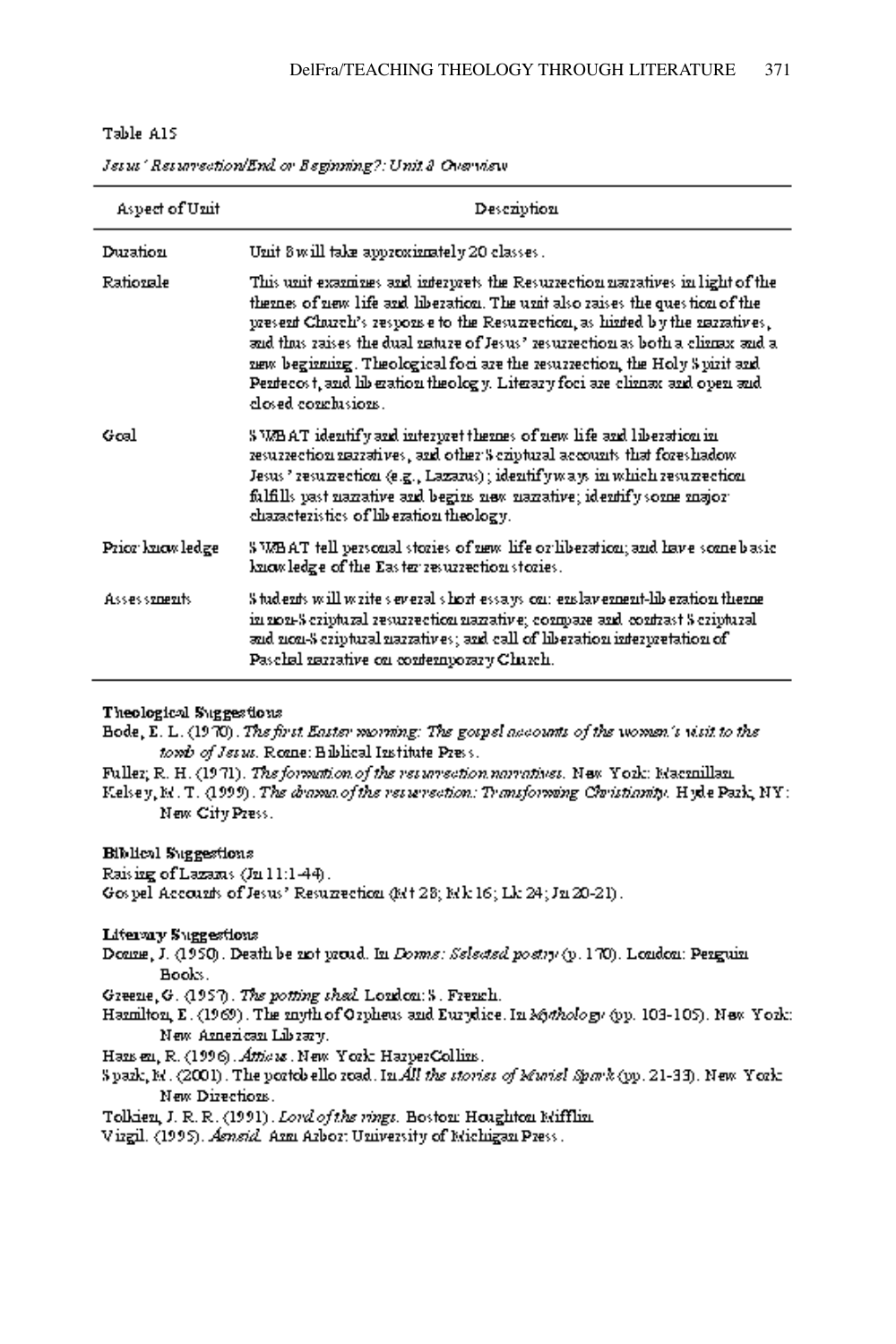### Jetut' Returnection/End or Beginning?: Unit & Letton Plant

| Less con | Objective                                                                                                                                               | Student Task:                                                                                                                                                                     |
|----------|---------------------------------------------------------------------------------------------------------------------------------------------------------|-----------------------------------------------------------------------------------------------------------------------------------------------------------------------------------|
| 1.1      | SN/BAT mazzate personal stories of<br>lib ezation and identify theme of<br>lib ezation in previous <i>(</i> non-<br>resurrection) S criptural passages. | Journal entry on moment or experience of<br>liberation in personal life. Careful identification<br>of easlaving and liberating movements.                                         |
| 12       |                                                                                                                                                         | Samall gaoups: Read selected previous<br>S eziptural narratives; identify enslaving and<br>liberating movements.                                                                  |
| 1.3      |                                                                                                                                                         | Watch Gandalf's cenes from Lord of the Rings .<br>Interpret Gandalf as Christ-figure. Identify<br>movement of death and resurrection, fulfillment<br>and commussioning in scenes. |
| 1.4      |                                                                                                                                                         | Compose short character sketch of Gaudalf's<br>life based on major events, with emphasis on<br>death-resurrection and ens laverneut-liberation.<br>theznes.                       |
| 2.1      | S WB AT compare and contrast<br>S eziptuzal versus mon-S eziptuzal<br>zesuzzection nazzatives .                                                         | Read and analyze S criptural resurrection.<br>razzatives.                                                                                                                         |
| 2.2      |                                                                                                                                                         | Read and analyze "resurrection" selections<br>from Greek and Roman mythology or African-<br>American writings. Small groups report on<br>thernes.                                 |
| 2.3      |                                                                                                                                                         | Compose an essay comparing and contrasting<br>one S criptural and one non-S criptural<br>resurrection recrative.                                                                  |
| 3.1      | S WB AT identify effects of<br>resurrection on disciples, traits of<br>Holy Spirit and themes of<br>Pentecost, and response of present<br>Church        | Compare previous passages on fear of disciples<br>to Pentecost nazzative. Interpret resurrection as<br>both the clisnax of Jesus' life and beginning of<br>Chuzeh's life l        |
| 32       |                                                                                                                                                         | Read Scriptural and doctrinal writings on Holy<br>Spizit; identify traits and gifts of Spizit. Identify<br>and creates onne innages and symbols of Spirit.                        |
| 4.1      | S WBAT identifys cane major:<br>characteristics of liberation.<br>theology.                                                                             | Read lib eration theology narrative of Jesus '<br>death and resurrection. Analyze nazrative for:<br>major themes.                                                                 |
| 4.2      |                                                                                                                                                         | Compose essay on call of liberation<br>interpretation of Paschal narrative to<br>contemporary Charch issue.                                                                       |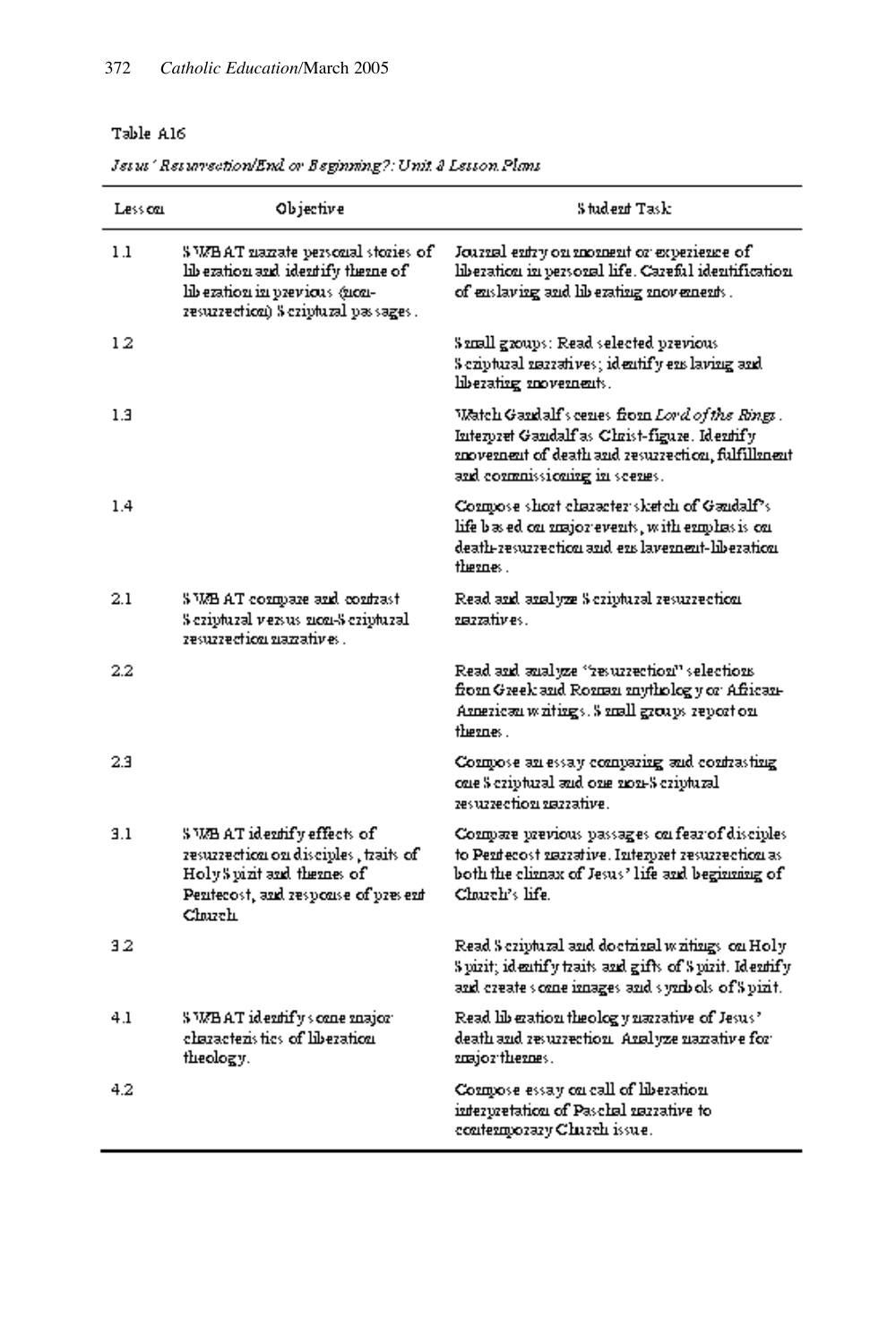| Aspect of Unit   | Description                                                                                                                                                                                                                                                                                                                           |
|------------------|---------------------------------------------------------------------------------------------------------------------------------------------------------------------------------------------------------------------------------------------------------------------------------------------------------------------------------------|
| Duzation         | Unit 9 will take approximately 15 classes.                                                                                                                                                                                                                                                                                            |
| Ratiozale        | This unit serves as the culminating project of the course, as well as the<br>fixal assessment/exam. The unit asks students to read a short biography.<br>of Jesus (fictional, but S cripture-based), and, using this work as a model,<br>to compose their own "Life of Jesus."                                                        |
| Gral             | S WBAT identify the major narrative events/themes in Jesus' life, and<br>compose an imaginative, personal "re-writing" of a life of Jesus. The re-<br>writings are expected to be creative and relevant to the students' life,<br>while also reflecting an understanding of several theological thermes<br>treated during the course. |
| Prior kuow ledge | S WBAT re-tell the major marative events in the life of Jesus , and<br>identify major characters and themes in the Gospels, through their prior<br>work in this course.                                                                                                                                                               |
| Assessments.     | Students will report on the major narrative and theological events in the<br>life of Jesus presented in Endo's A Life of Jesus, and using these events<br>as a model, compose their own "A Life of Jesus."                                                                                                                            |

A Life of Jes 18/Final Assessment: Unit 9 Overview

**Literary Suggestions** 

Endo, S. (1973). A life of Jesus. Mahwah, NJ: Paulist Press.

Kazautzakis, N. (1960). The last temptation of Christ. New York: Sinnon and Schuster:

Sanders, E. P. (1993). The historical figure of Jesus. London: Penguin Press.

Sobrizo, J. (1993). Jesus the liberator. Marylanoll, NY: Orbis Books.